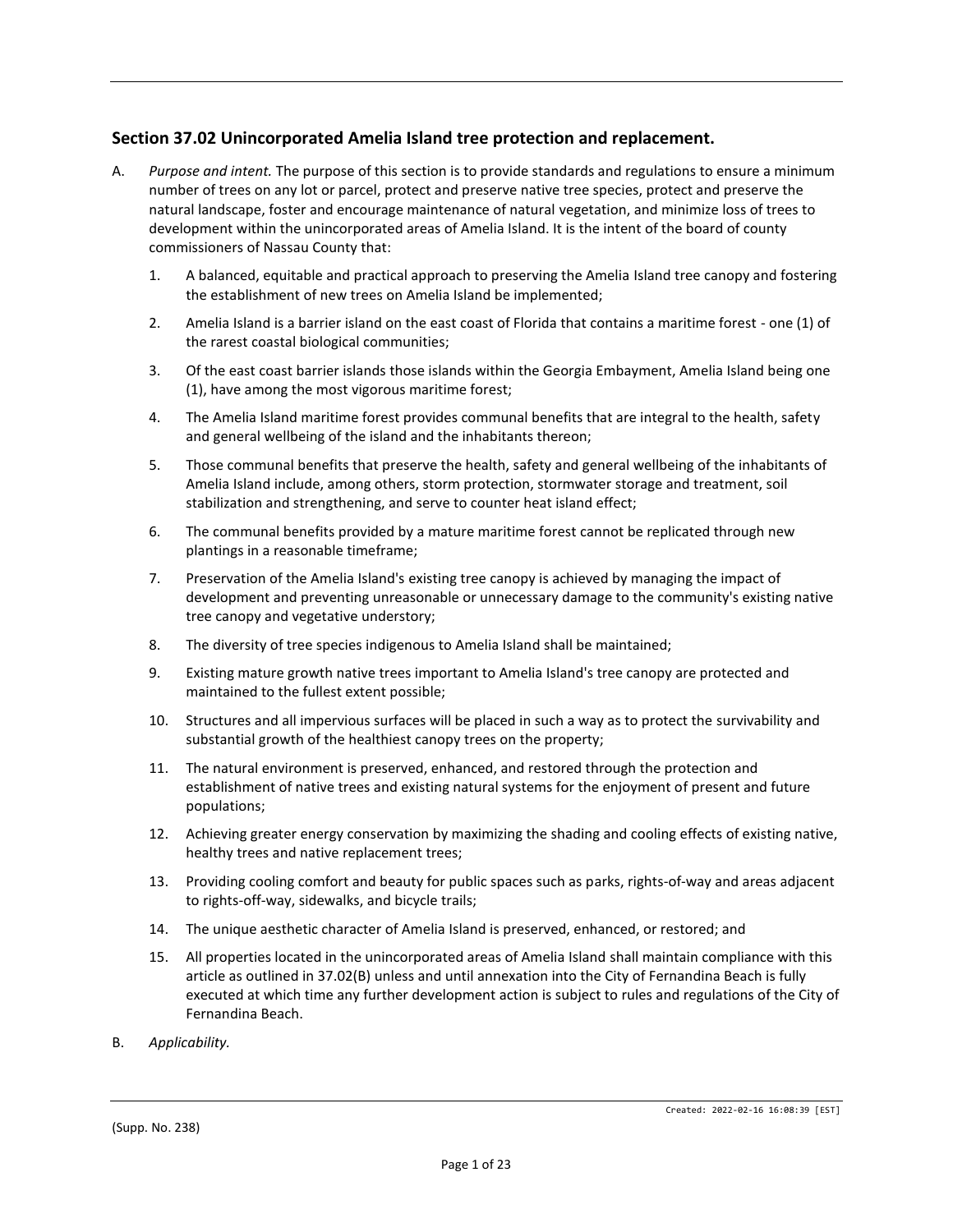- 1. The terms and conditions of section 37.02 shall apply to all lands in the unincorporated areas of Amelia Island.
- 2. Nothing herein shall exempt any property in the unincorporated areas of Amelia Island from or waive any landscaping, minimum tree planting, open space or buffer requirement described in sections 37.03, 37.05 and/or 37.06 LDC unless explicitly expressed in this section.
- 3. Any tree protection plan approved by Nassau County prior to (insert effective date) remains in effect. Nothing herein shall be construed to invalidate a previously approved tree protection plan. However, subsections O, P, R, and S in this section shall apply to tree protection plans approved by Nassau County prior to (insert effective date).
- C. *Regulatory framework.* The regulations set forth herein establish the following:
	- 1. Creation of an Nassau County-Amelia Island Tree Commission Amelia Island Tree Commission;
	- 2. Definition of a protected tree;
	- 3. The permissible means by which a protected tree may be removed; and
	- 4. A penalty for violation of this article.
- D. *Nassau County-Amelia Island Tree Commission.*
	- 1. There is hereby created an unincorporated Nassau County-Amelia Island Tree Commission (NC-AITC).
	- 2. Appointments. The NC-AITC shall consist of five (5) members to be appointed by the Nassau County Board of County Commissioners. The NC-AITC shall, to the extent practicable, include:
		- a. Five (5) voting members:
			- i. County planning and zoning board representative, recommended by planning and zoning board;
			- ii. A Florida licensed landscape architect;
			- iii. An International Society of Arboriculture (ISA) certified county arborist, either a county employee or contractor: and
			- iv. Two (2) lay citizens who must be residents of the unincorporated area of Amelia Island.
		- b. Ex officio non-voting members will include:
			- i. A planning department representative appointed by the county manager;
			- ii. A public works department representative as appointed by the county manager;
			- iii. A engineering services department representative as appointed by the county manager; and
			- iv. A Institute of Food and Agricultural Sciences (UF-IFAS) representative approved by the county manager.
	- 3. Administration:
		- a. *Terms.* Voting members shall be appointed for three (3) year staggered terms. Any member appointed to the NC-AITC serves at the pleasure of the board of county commissioners.
		- b. *Chair/conduct of business.*
			- i. The NC-AITC shall elect a chair and vice-chair each year. No person shall serve more than two (2) consecutive terms as chair or vice-chair.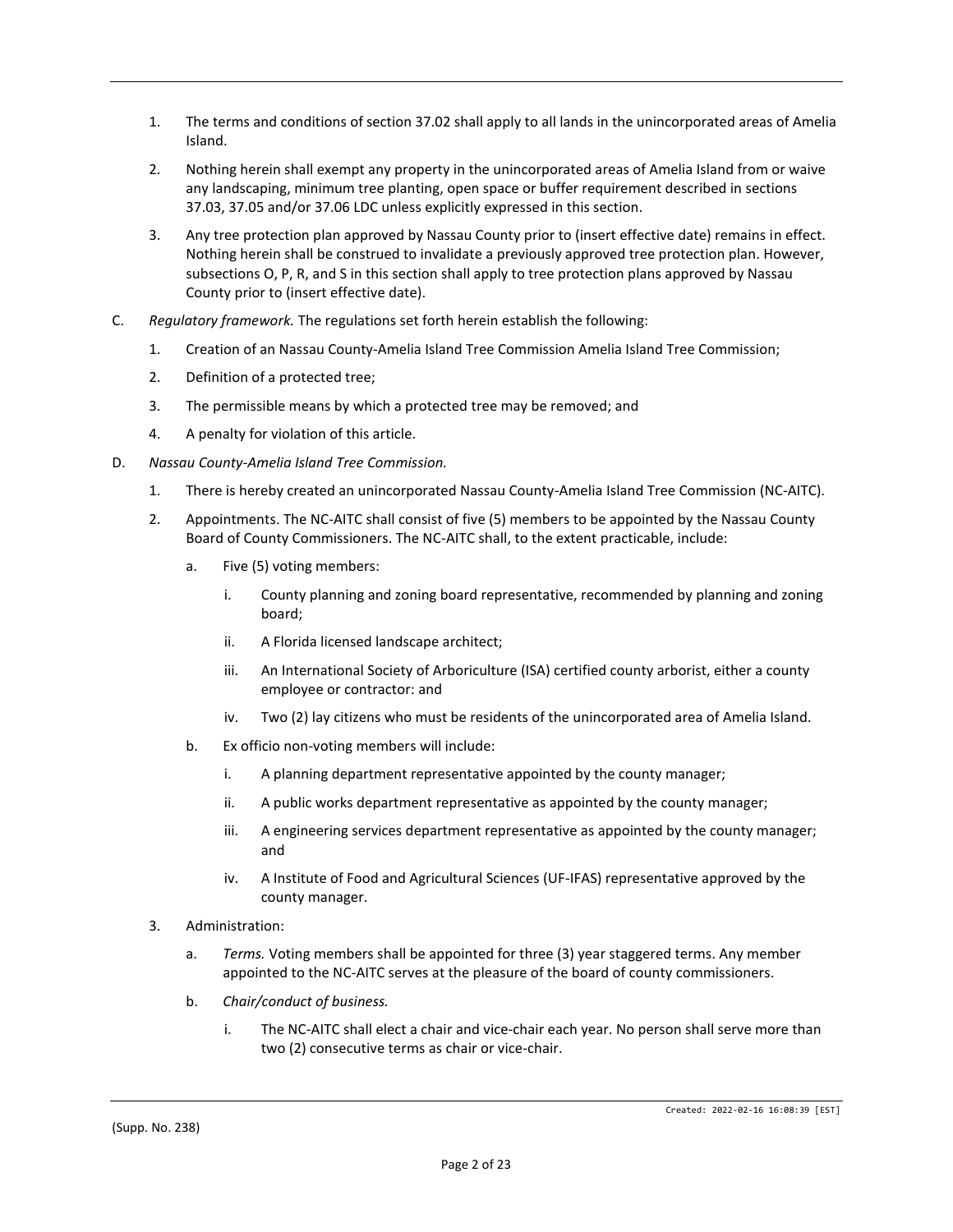- ii. The NC-AITC shall meet, at a minimum, monthly at a regular date and time in accordance with Florida public meeting laws.
- iii. Meetings shall be held in accordance with Robert's Rules of Order "simplified."
- iv. The NC-AITC is staffed by the planning department and represented by the county attorney.
- 4. Powers and duties. The NC-AITC responsibilities are as follows:
	- a. Develop, recommend and forward to the board of county commissioners a tree planting program as outlined in subsection M to be updated at a minimum every five (5) years, with recommendation first being reviewed by the county manager and office of management and budget director to determine a financial impact, with the financial impact and recommendation presented to the board of county commissioners by the county manager;
	- b. Review restoration plans as outlined in subsection U;
	- c. Hear and decide administrative appeals from provisions of this section as outlined in subsection P;
	- d. The NC-AITC may recommend to the board of county commissioners that:
		- i. Periodic surveys of trees and vegetation on the unincorporated area of Amelia Island be conducted;
		- ii. A survey and record of significant trees be established and maintained;
		- iii. New canopy roads be designated; and
		- iv. A heritage tree program be established.
	- e. The above powers and duties, excepting section 32.02.D.4.b and section 32.02.D.c, are subject to the availability of funds as determined by the board of county commissioners. In determining such funding availability, the office of management and budget shall provide to the board a financial impact report.
- E. *Protected trees.*
	- 1. A protected tree is any existing, healthy tree as determined by an ISA certified arborist approved by the board of county commissioners having a caliper of five (5) inch diameter at breast height (DBH) or greater, and not identified on the most recent Florida Exotic Pest Plant Council Invasive Plant list (Category I or II).
	- 2. Specimen trees: Healthy Quercus virginiana and Quercus geminata (live oak) are integral to the health of a maritime forest and by extension, the health and well-being of Amelia Island. In addition, the live oak is the primary characteristic of Amelia Island's unique aesthetic quality which is critical to economic prosperity of the local tourist industry. Specimen trees are any existing healthy live oak as determined by an ISA-certified arborist approved by the board of county commissioners, measuring forty (40) inches or more in diameter at breast height, or, a multi-trunk live oak, as determined by an ISAcertified arborist with an aggregate measurement of sixty (60) inches or more in diameter at breast height. The following standards apply to specimen trees.
		- a. The exemptions and waivers defined in this article do not apply to specimen trees.
		- b. Specimen tree removal shall require a permit from the planning department.
		- c. Permit requests for specimen tree removal shall include a written report prepared, signed and notarized by an ISA certified arborist. The report, at a minimum, shall include: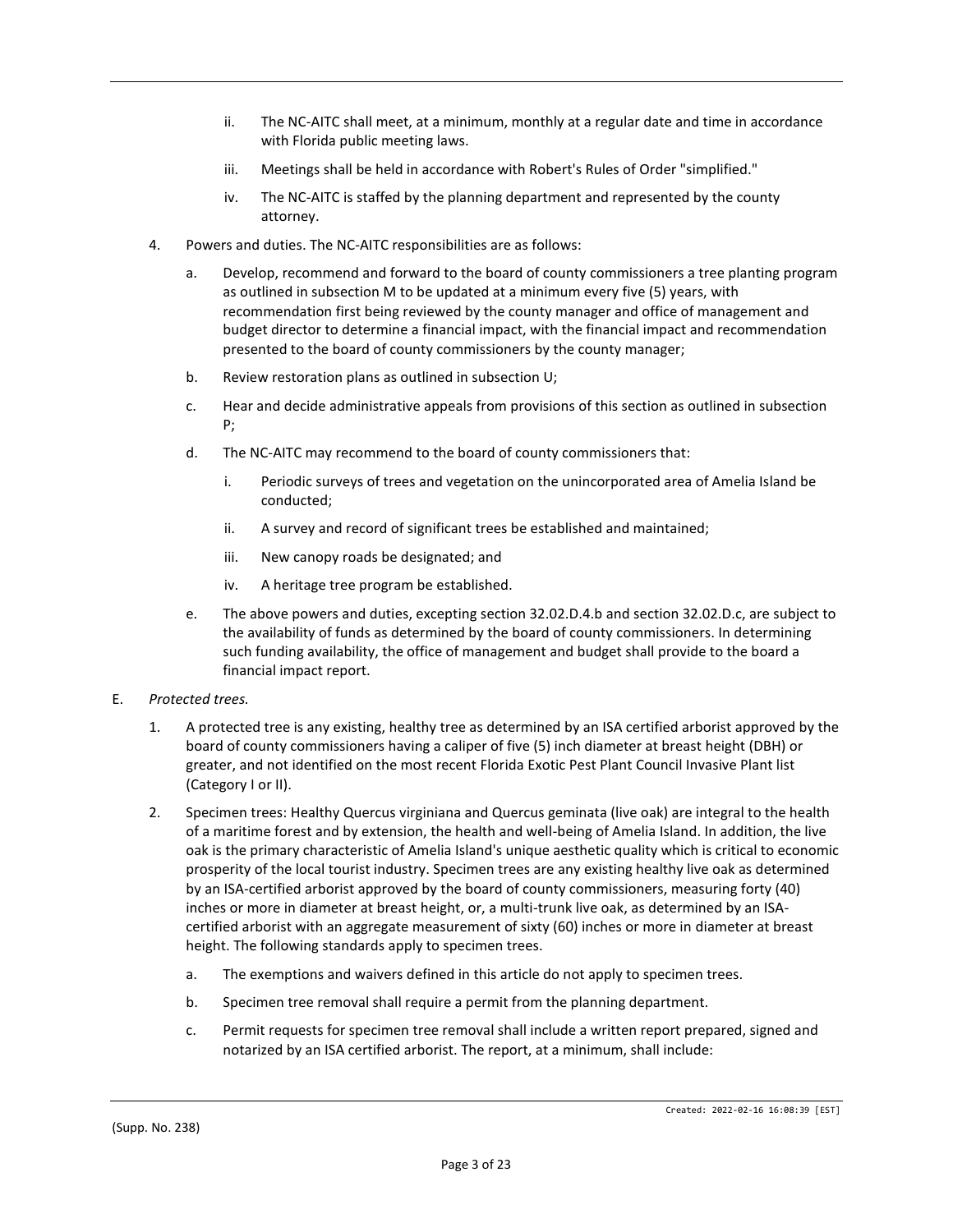- i. A response to the review criteria for specimen tree removal, and;
- ii. Reports, references and any other supporting documentation necessary to demonstrate the specimen tree meets the criteria for removal; and
- iii. A tree replacement plan meeting the minimum requirements of this section.
- d. The permit request will be considered by the NC-AITC at a public hearing. The NC-AITC shall consider the following in their review of the request to remove a specimen. Criteria for specimen tree removal are as follows:
	- i. The tree is dead or has fallen, as determined by an ISA-certified arborist, or;
	- ii. The health and/or structure is sufficiently compromised, and the tree is deemed to have a high likelihood of failure by an ISA-certified arborist with tree risk assessment credentials, or;
	- iii. The application of this section will remove all economically viable use of the property under review; or
	- iv. The applicant/property owner has demonstrated that no feasible design or development alternative exists that can be implemented that would allow preservation of the specimen tree(s). Such design alternatives would include use of customized architecture (building plans), incorporation of tree(s) into building complex, decrease in building footprint size, boring under tree roots instead of trenching (for utility installation), reduction in impervious surfaces, lesser intense use of the property, relocation or redesign of supporting infrastructure and utilities, and other similar design and development alternatives or;
- e. The tree replacement standards associated with the removal of a specimen tree is in addition to all other tree replacement, tree planting and landscaping requirements defined in the LDC.
- f. In addition to any other landscape requirement defined in section 37.05 LDC or tree replacement requirements defined in this article, the removal of a specimen tree, based on the above review criteria, shall be mitigated by planting one (1), three (3) inch caliper live oak on-site.
- g. The board of county commissioners may set specimen tree removal permit fees by separate resolution.
- h. Appeals and waivers are set forth in subsections P and Q of this article.
- F. *Tree removal.* Tree removal permits, processed through the planning department, are required for the removal of any protected tree, except as outlined in section 32.02.F.1.a below. The board of county commissioners may adopt tree removal permit fees by separate resolution. The removal of a tree by any person or entity who fails to meet the standards/procedures in this section will be subject to the penalty and enforcement provisions defined in this article.
	- 1. Trees exempt from protection: Permitting and/or replacement exemptions are outlined below. In the event the removal of a tree(s) in accordance with this section causes the property to fall beneath the minimum required number of trees per section 37.05 and/or 37.06 LDC additional trees shall be planted in accordance with the minimum tree planting standards defined in the referenced sections of the LDC. Nassau County shall require a tree replacement plan be created at the owner's expense.
		- a. *Exempt classification 1:* The following categories are exempt from permit, permit fee and replacement requirements:
			- i. Pruning, trimming or removal of trees on residential property that present a danger to persons or property, as determined by documentation from an ISA-certified arborist or a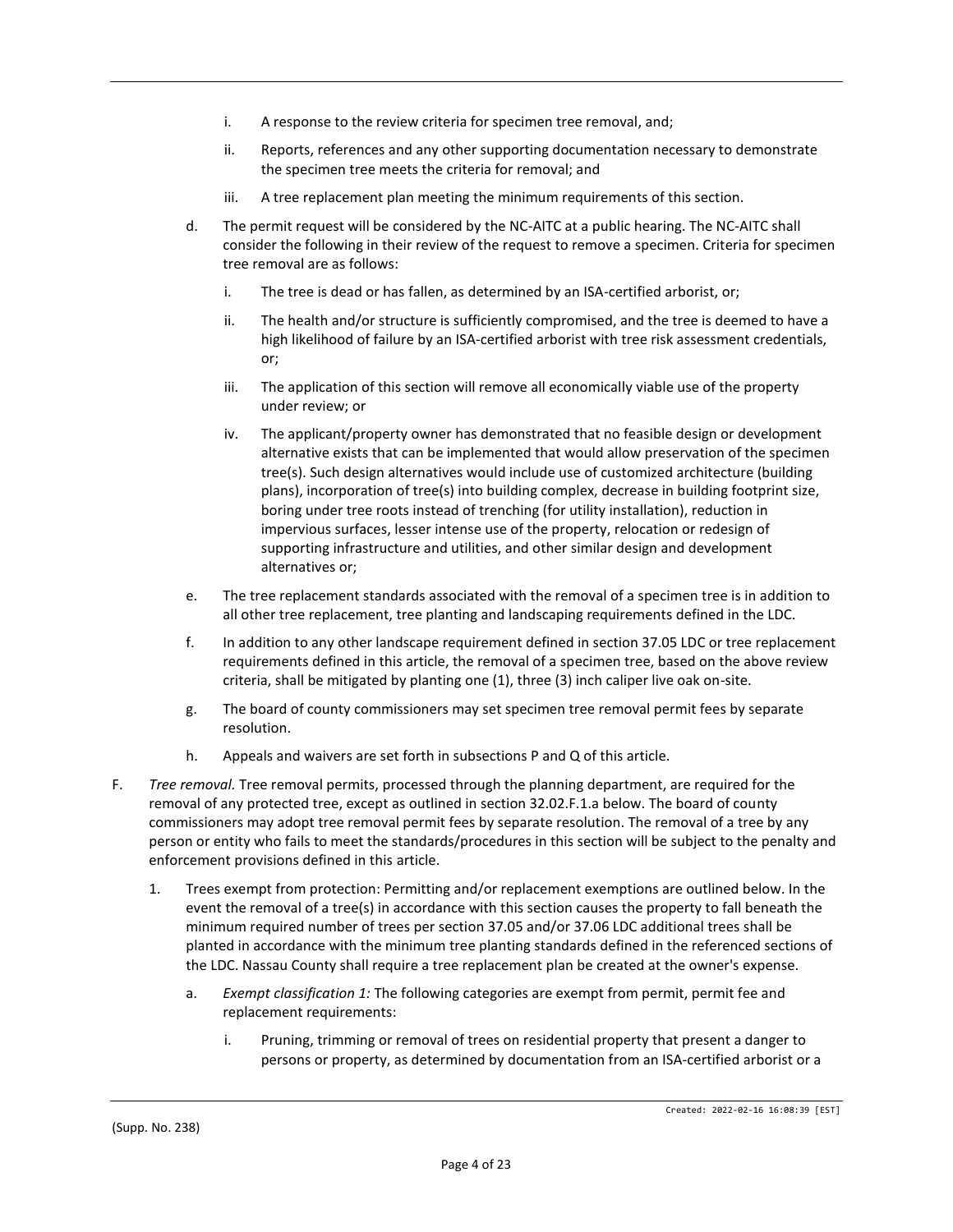Florida licensed landscape architect. Replanting of a removed tree under this provision is not required. Pruning and trimming shall be performed in compliance with the best practices as provided by the ISA. This provision does not apply to action undertaken by the public works department for work in a public right-of-way related to public health and safety matters.

- ii. Trees and landscaping specifically grown as landscape material for resale by duly approved and licensed plant nurseries and botanical gardens.
- iii. Storm-damaged or hazardous trees during and for a one (1) month period following a declared weather state of emergency. Declared weather state of emergency shall include all state, federal and local declarations that include Amelia Island.
- iv. Minor maintenance activities such as removal of sucker growth, water sprouts, and overhanging branches on mature trees. All work shall be performed in compliance with the best practices as provided by the ISA.
- v. Trimming or removal of trees or limbs by Nassau County or county contractors located within a public right-of-way that has been deemed to represent a clear and immediate threat to the health and wellbeing of the general public as determined by the county engineer.
- vi. Major and minor maintenance of trees located adjacent to utility lines when performed by the utility provider.
- vii. Fallen trees.
- b. *Exempt classification 2:* The following require a tree removal permit and documentation in the form of a notarized letter by an ISA-certified arborist at the property owner's expense as part of the permit application, but replacement plans and replacement and tree removal permit fees shall be waived for this category:
	- i. Nonresidential protected trees damaged by disease, fire, windstorm, lightning, insect infestation or other acts of nature, which pose an imminent danger to life, property or other protected trees;
	- ii. Removal of trees (thinning) within a forested area in order to reduce overcrowding and competition and to promote the health, growth, and resistance to stress may be permitted;
	- iii. Removal of trees by Nassau County within Nassau County rights-of-way except as exempted in section 37.02.F.1.a.v; and
	- iv. Removal for emergency purposes outside the provision found in section 37.02.F.1.a.iii wherein the tree poses an imminent threat to the health, safety and welfare of persons or public or private property (not applicable to circumstances outlined in section F.1.a.i above).
- 2. Protected trees removed as part of new development:
	- a. The term construction zone, as used in this article and found in article 32, shall have the following meaning: the impervious, semi-impervious area of development including related infrastructure, utilities, stormwater management facilities and the lands within six (6) feet thereof.
	- b. The term limits of disturbance, as used in this article and found in article 32 LDC shall have the following meaning: A boundary denoting the maximum extent of any development activity. Development activity includes, but is not limited to, storage of material or equipment, access roads, haul roads, excavation, grading, deposit of fill material or aggregate, site work, erection of a structure, placement of construction trailers, placement of dumpsters, installation of utilities,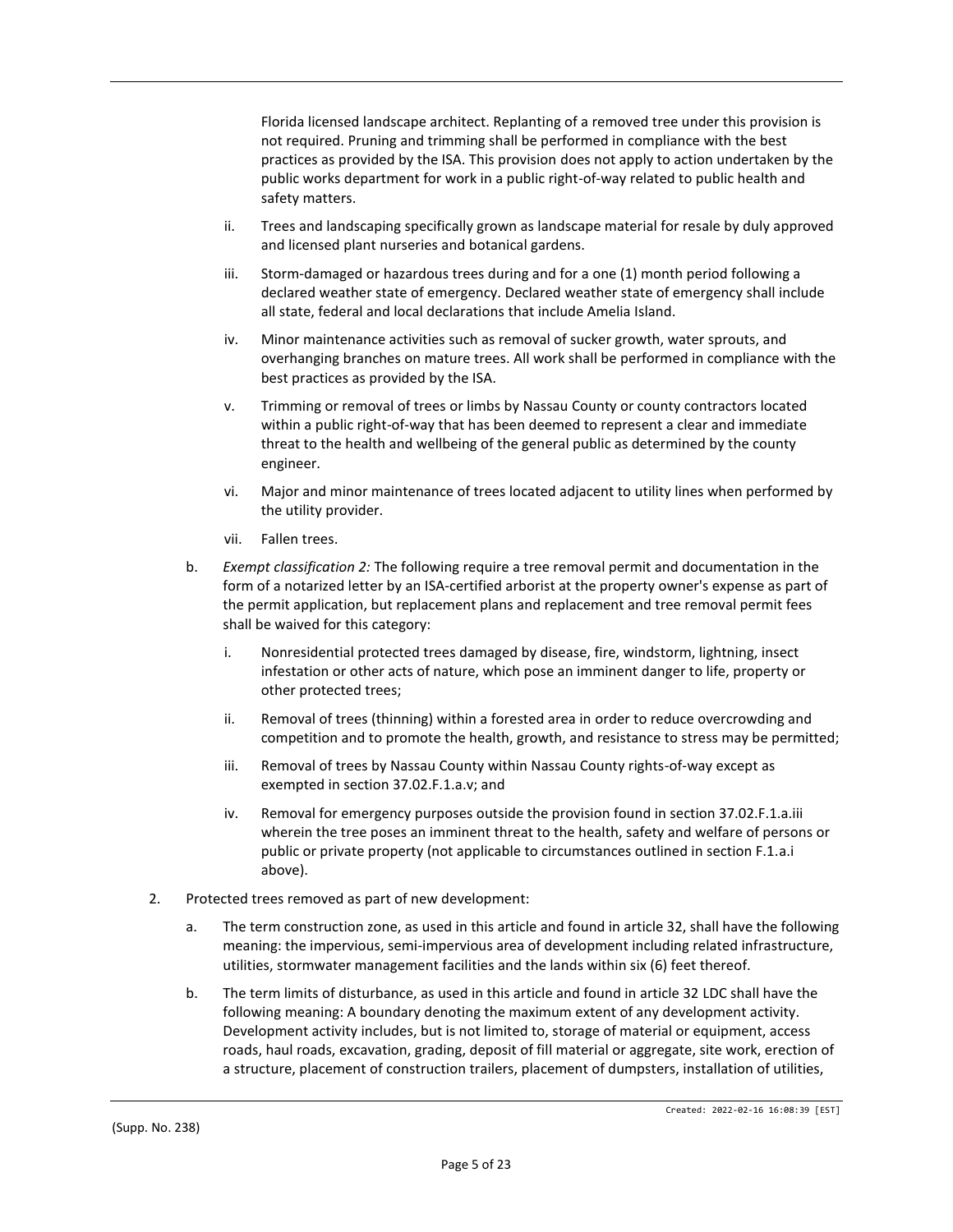operation of heavy equipment, or any other development related activity. Areas outside the limits of disturbance are not to be impacted by development activity.

- c. The term new development, as used in this article and found in article 32, shall have the following meaning: Any new construction or site work whether residential, non-residential or mixed-use, any modification, expansion, redevelopment or alteration to an existing structure, alteration to any site including borrow pit construction, site grading, driveways or other similar activity, any new or expanded accessory use or structure - shed, pool, parking area, means of ingress/egress, drainage facility, pond, etc., and/or any other aspect of site or structural development or modification that may adversely impact existing trees.
- d. As part of new development, a protected tree may be removed subject to the following removal requirements:

| Type of Development:         | Removal requirements:                                                                                                                                                                                                                                                                                                                                                                                                                                                                                                                            |
|------------------------------|--------------------------------------------------------------------------------------------------------------------------------------------------------------------------------------------------------------------------------------------------------------------------------------------------------------------------------------------------------------------------------------------------------------------------------------------------------------------------------------------------------------------------------------------------|
| Individual one- and two-     | Replacement of twenty-five (25) percent of the total caliper inches of                                                                                                                                                                                                                                                                                                                                                                                                                                                                           |
| family residential           | the protected trees located within the construction zone and limits of                                                                                                                                                                                                                                                                                                                                                                                                                                                                           |
| lots/building sites          | disturbance shall be required.                                                                                                                                                                                                                                                                                                                                                                                                                                                                                                                   |
|                              | Protected trees located outside the construction zone and limits of<br>disturbance shall not be removed except as in conformance with<br>section 37.02.E. of this article. No exemption for replacement inches<br>shall be given for the removal of protected trees located outside the<br>construction zone and limits of disturbance. See example in Figure<br>37.1.                                                                                                                                                                           |
|                              | Specimen trees: Notwithstanding the above, in no case shall a<br>specimen tree be removed except as in accordance with section<br>37.02.E.2. of this article.                                                                                                                                                                                                                                                                                                                                                                                    |
|                              | Pruning, trimming or removal of trees on residential property that<br>present a danger to persons or property, as determined by<br>documentation from an ISA-certified arborist or a Florida licensed<br>landscape architect. Replanting of a removed tree under this provision<br>is not required.                                                                                                                                                                                                                                              |
| New residential subdivisions | Replacement of twenty-five (25) percent of the total caliper inches of<br>the protected trees located within the construction zone and limits of<br>disturbance shall be required. The construction zone and limits of<br>disturbance includes proposed new rights-of-ways/streets/alleys, club<br>houses or amenity centers or, within any active recreation areas,<br>utility areas, golf courses, stormwater management facilities or other<br>similar components of development outside individual lots shall be<br>exempt from replacement. |
|                              | Protected trees located outside the construction zone and limits of<br>disturbance shall not be removed except as in conformance with<br>section 37.02.E. of this article. No exemption for replacement inches<br>shall be given for the removal of protected trees located outside of                                                                                                                                                                                                                                                           |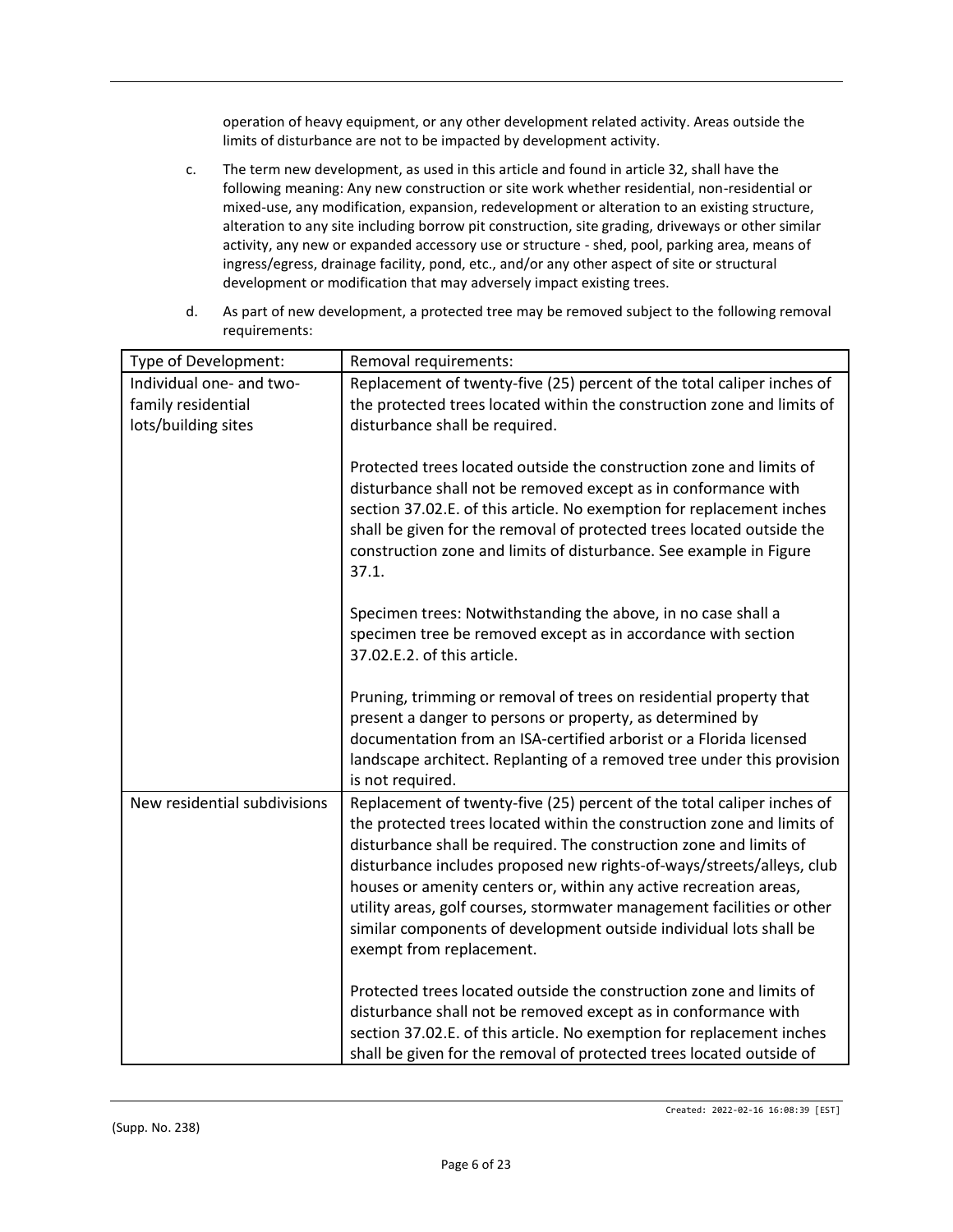|                                                             | the above referenced construction zone and limits of disturbance,<br>including in commonly held open space, vegetative natural buffers,<br>uncomplimentary use buffers, upland buffers (wetland buffers), or<br>passive recreation areas. Individual lots will be reviewed<br>independently for preservation and, if needed, mitigation at the time<br>a development permit is requested for the individual lot.                                                                                 |
|-------------------------------------------------------------|--------------------------------------------------------------------------------------------------------------------------------------------------------------------------------------------------------------------------------------------------------------------------------------------------------------------------------------------------------------------------------------------------------------------------------------------------------------------------------------------------|
|                                                             | To provide for improved habitat, trees shall be preserved in groves<br>and groupings, when possible.<br>Specimen trees: a specimen tree shall not be removed except as in                                                                                                                                                                                                                                                                                                                        |
|                                                             | accordance with section 37.02.E.2 of this article.                                                                                                                                                                                                                                                                                                                                                                                                                                               |
| Multi-family residential, non-<br>residential and mixed-use | Replacement of twenty-five (25) percent of the total caliper inches of<br>the protected trees located within the construction zone, including<br>stormwater management and utility areas, and within the limits of<br>disturbance shall be exempt from replacement.                                                                                                                                                                                                                              |
|                                                             | Protected trees located outside the construction zone and limits of<br>disturbance shall not be removed except as in conformance with<br>section 37.02.E. of this article. No exemption for required<br>replacement inches shall be given for the removal of protected trees<br>located outside of the above referenced improvements, in commonly<br>held open space, vegetative natural buffers, upland buffers (wetland<br>buffers), uncomplimentary use buffers, or passive recreation areas. |
|                                                             | To provide for improved habitat, trees shall be preserved in groves<br>and groupings, when possible.                                                                                                                                                                                                                                                                                                                                                                                             |
|                                                             | Specimen trees: a specimen tree shall not be removed except as in<br>conformance with section 37.02.E.2 of this article.                                                                                                                                                                                                                                                                                                                                                                         |



Figure 37-1: Tree Mitigation Example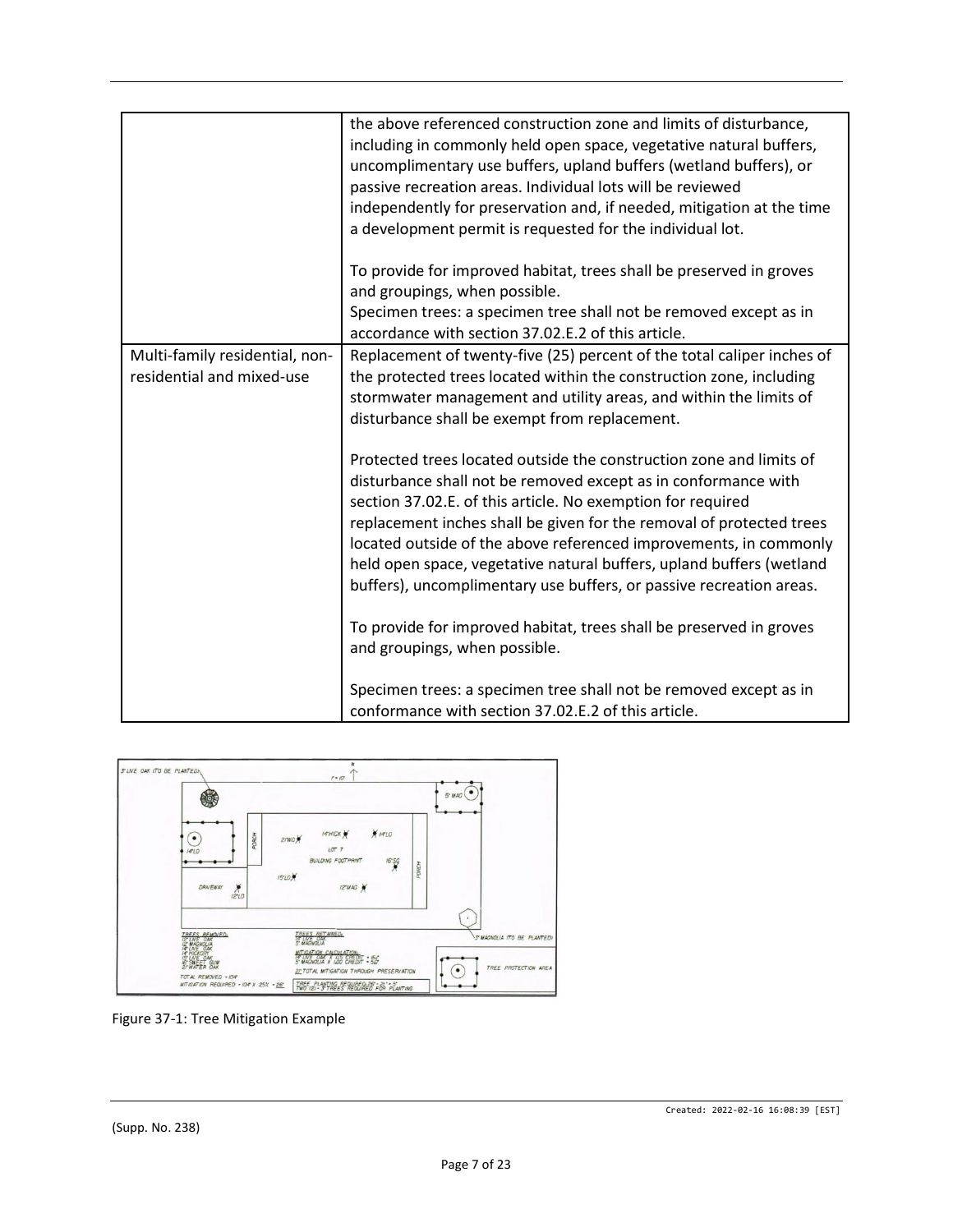- 3. No protected tree located within a required perimeter landscape area, as defined in section 37.05.D., adjacent to a public or private right-of-way or street shall be removed except to provide site access where no other viable option exists. Any tree meeting this requirement shall be identified as part of the tree protection and replacement plan and be assessed for health by an ISA-certified arborist.
- 4. It is encouraged that as part of the development program the naturally occurring groundcover and understory be maintained. However, the removal of underbrush and removal of trees which are less than five (5) inches DBH is allowed. Removal of underbrush within a tree protection zone shall be consistent with the methodologies defined in this article.
- 5. Credit shall not be given for the preservation of protected trees located in jurisdictional wetlands or required upland buffers/vegetative natural buffers.
- 6. When, based on the determination of an ISA-certified arborist, a parcel of land cannot support the number of trees required to be planted as part of the replacement standards as defined herein, a property owner, at their expense, may plant the requisite trees on other lands on Amelia Island subject to approval by the NC-AITC. The receiving entity shall be responsible for the tree(s) survival. If any replacement tree does not survive it shall be the responsibility of receiving entity to replace the tree(s).
- 7. It is encouraged, and in some cases may be required, to utilize low impact development principles, or other techniques such as stem-wall construction, tree wells and others, in order to preserve protected trees.
- 8. For the health of existing and new trees, proposed fill for green space in new developments shall be limited to the minimum amount necessary to provide positive drainage flow and to abide by any applicable floodplain protection and/or state and local regulations. Native soil shall be stockpiled and re-spread during final site grading. Any imported topsoil required shall be similar to the existing soil in pH, texture, permeability, and other characteristics.
- G. *Required documentation for tree removal related to new development.*
	- 1. Class I development:
		- a. When considering a request to facilitate new development that does not require review by the development review committee (DRC), the tree protection and replacement plan shall be submitted at the time the request is made. As an example, the addition of a pool to an existing single-family residential lot does not require approval by the DRC; however, the improvement meets the definition of new development per this article and thus requires a tree protection and replacement plan and is subject to the 75/25 replacement rule as defined in section 37.02.F.2 of this article. The planning department will review said protection and replacement plan and either approve, approve with conditions or deny for-cause the submitted plan based on the standards defined in sections 37.02.G, H, I, J, K N and O of this article. The planning department will provide a written assessment of the plan notifying the applicant of the review findings if approved with conditions or is denied. No development permit (this includes building permits, site work permits, borrow pit permits, right-of-way permit, driveway permits, or any similar permit) will be issued until the tree protection and replacement plan is approved by the planning department. A review fee will be set by separate resolution of the board of county commissioners and amended from time-to-time as necessary.
	- 2. Class II, III, and IV development:
		- a. When reviewing a project requiring a preliminary binding site plan, site plan, or subdivision plan reviewed by the development review committee, the tree protection and replacement plan shall be required as part of the review and be included within preliminary binding site plan, site plan, or subdivision plan documents.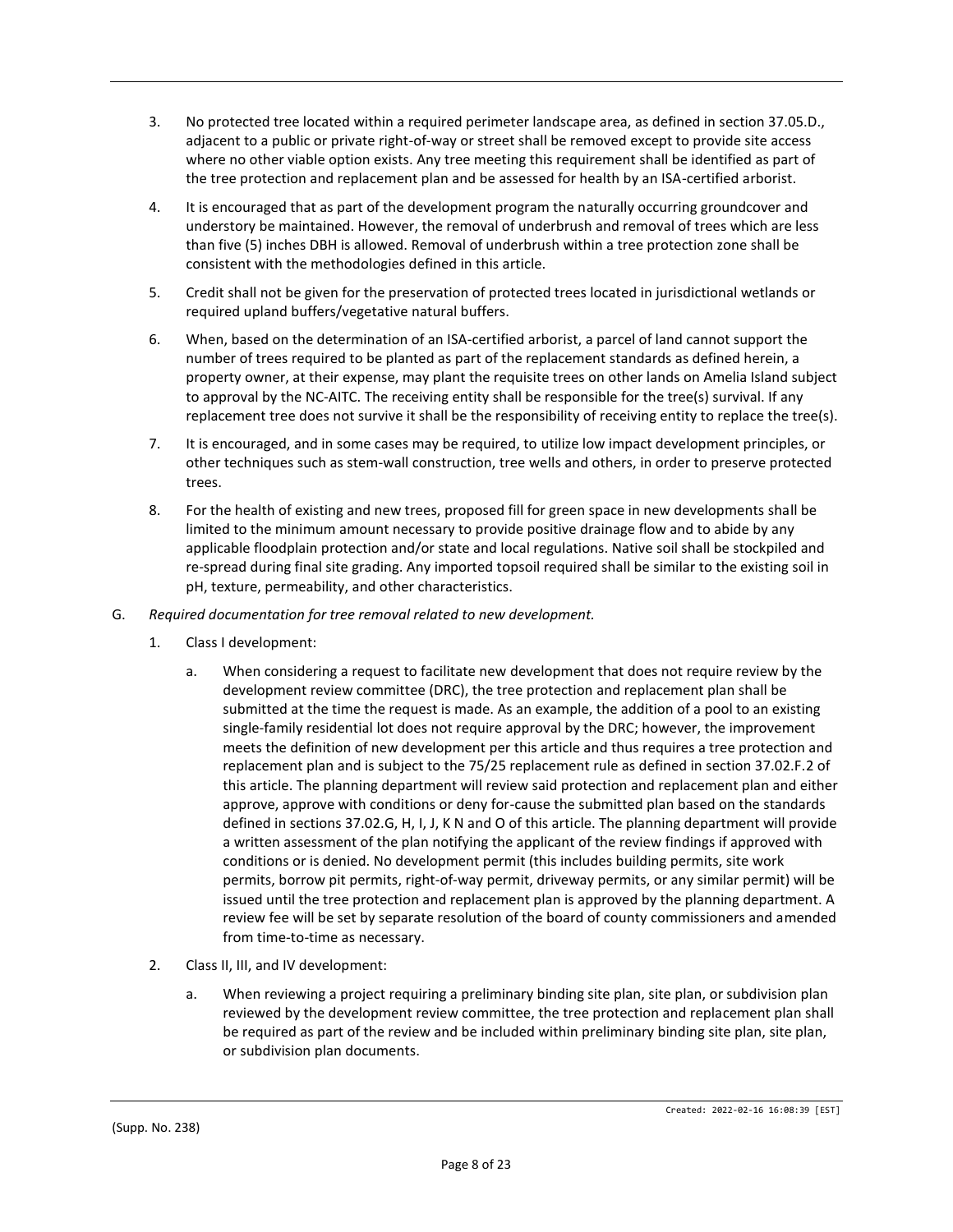- b. When reviewing a project requiring a site engineering plan (SEP) reviewed by the development review committee, but not any of the items listed in 'a' above, the tree protection and replacement plan shall be required as part of the review included within site engineering plan documents.
- c. When reviewing a project requiring a preliminary development plan (PDP, new or modified) the tree protection and replacement plan shall be required as part of the review included within preliminary development plan documents.
- d. When reviewing a project requiring a final development plan (FDP) that has a previously approved preliminary development plan the tree protection and replacement plan shall be required as part of the review included within final development plan documents.
- e. All revision sheets must be dated and revision history noted in the title block.
- 3. The following information is required for all tree protection and replacement plans:
	- a. A completed tree inventory. This includes a graphical representation and worksheet in an application provided by the planning department.
	- b. A tree survey/inventory. When the request involves removal of three (3) or fewer trees, the inventory/survey does not need to be certified by an ISA-certified arborist, but must contain all requisite information defined in this article. When the application is requesting the removal of four (4) or more trees, the inventory/survey shall be certified by an ISA-certified arborist. The planning department shall make this determination.
	- c. In all cases, the tree survey/inventory shall be drawn to scale and include the following:
		- i. Location of all trees, identifying their species using botanical species nomenclature (i.e. Quercus virginiana = Qv), size at DBH, tree protection zones and related barricades. The placement of tree barricades shall be in accordance with section 37.02.N.5.c and shall be field adjusted and verified for compliance.
		- ii. Illustration and text outlining tree protection methods as per section 37.02.N.
		- iii. All protected trees, including specimen trees, within the project boundary, abutting rightsof-way and easements shall be noted.
		- iv. Location, including footprint, of all proposed and existing structures and other existing and planned improvements including utilities and stormwater management facilities.
		- v. All existing and proposed impervious and semi-impervious surfaces.
		- vi. Construction zone boundary.
		- vii. The limits of disturbance.
		- viii. Property boundaries and any abutting streets identified by name.
		- ix. Location of all points of ingress and egress, existing and planned utilities including private well and onsite sewage treatment and disposal systems (septic tank and drain field). If overhead utilities are located adjacent to the subject property, the location of said utilities must be shown.
		- x. Indication of trees to be retained, trees to be removed, and diseased trees. Include this information on a chart identifying all existing protected trees by #, DBH size, health, retention status, whether the tree is inside or outside the construction zone or limits of disturbance, comments and any other information deemed necessary to calculate preservation inches and mitigation inches required.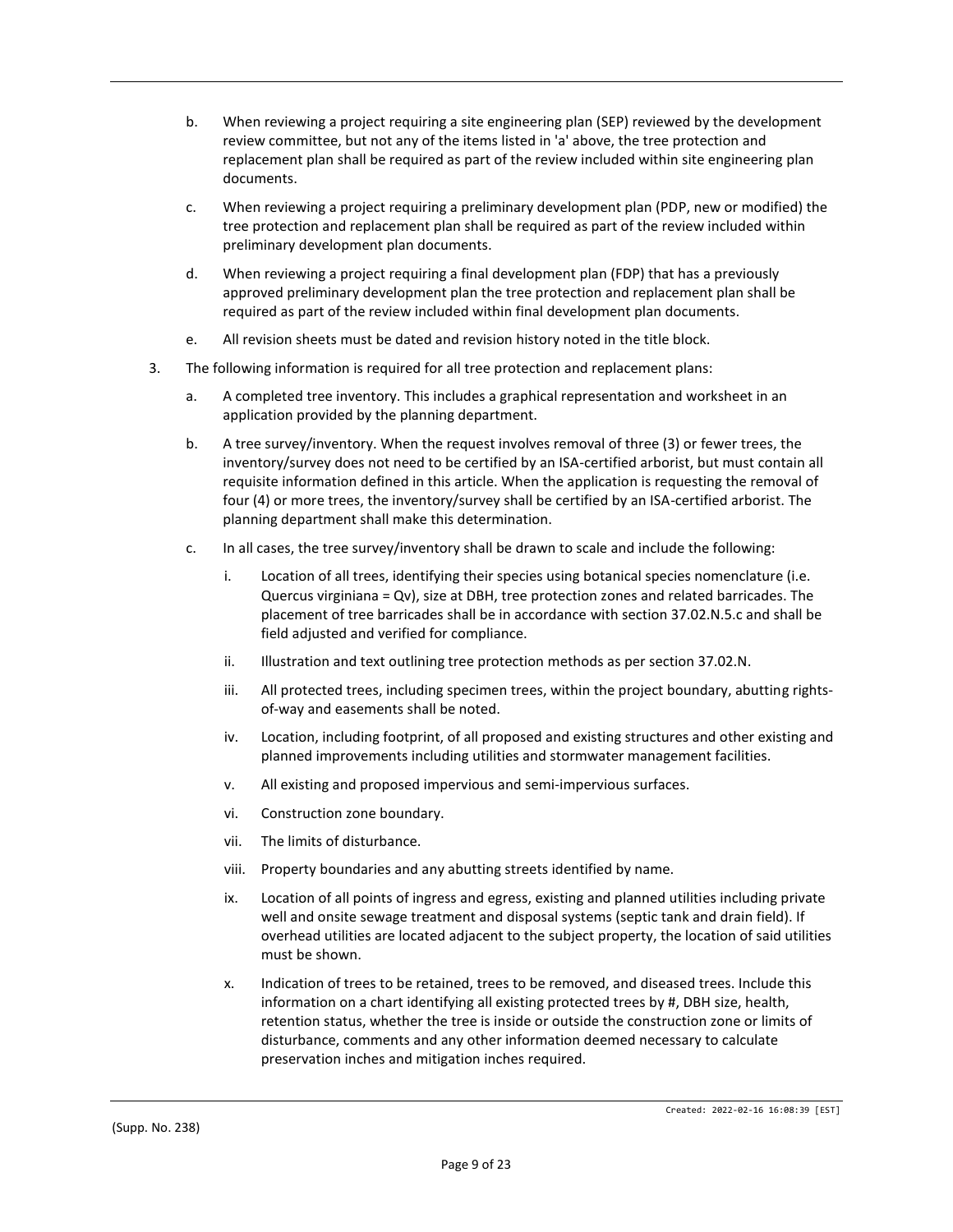- xi. Calculation of total DBH of trees inside the construction zone, twenty-five (25) percent retention DBH, those within the limits of disturbance (if appropriate) and mitigation inches required.
- xii. Proposed grade changes.
- xiii. Jurisdictional wetland and related vegetative natural buffers (upland buffers) boundaries. Showing the location of protected trees in these areas is not required.
- xiv. Supporting documentation from ISA-certified arborist related to encroachments into the tree protection zone detailing mitigation strategies to address development impacts to protected trees as referenced in section 37.02.N.5.b.
- xv. No survey or tree inventory shall be more than two (2) years old.
- 4. Nassau County reserves the right to have a third-party arborist review any request for tree removal. The cost of the review by the arborist shall be the responsibility of the applicant and paid prior to the approval of a permit.
- 5. Unless exempted in subsections 37.02.F.1.a or b of this article, a tree replacement plan shall be submitted and certified by an ISA-certified arborist or licensed landscape architect showing the location and specification of all replacement trees pursuant to and consistent with the tree replacement and relocation standards in section 37.02.E.
- 6. All tree protection and replacement plans requiring certification by an ISA-certified arborist and all restoration plans shall include the following notarized signature block.

I, \_\_\_\_\_\_\_\_\_\_\_, am a certified arborist through the International Society of Arboriculture and my certification number is \_\_\_\_\_\_\_. I hereby attest that I have prepared this tree protection and replacement plan and/or restoration plan. This includes not only the evaluation of individual trees but also review of the complete construction plan set and the techniques that will be utilized to mitigate impacts to protected trees. Further, I attest that best practices, as supported by the International Society of Arboriculture, are being implemented to avoid and mitigate impacts to protected trees.

Print Name: \_\_\_\_\_\_

Signature: Date:

- 7. Tree preservation plan or restoration plan shall be re-signed by the arborist with any tree preservation plan or restoration plan resubmission.
- H. *Supplemental parking requirements for the unincorporated areas of Amelia Island.* Supplemental parking requirements for Amelia Island were adopted to promote tree preservation. See section 31.14 of the LDC: Supplemental parking requirements for the unincorporated areas of Amelia Island.
- I. *Replacement trees requirements.*
	- 1. When authorization has been granted to remove protected trees, replacement trees shall be planted as applicable. The combined caliper inches of replacement and preserved trees shall at a minimum equal the combined DBH of trees authorized for removal subject to any applicable partial exemption defined in section 37.02.F.2 and tree preservation credit as defined in section 37.02.K.
	- 2. For specimen trees, see section 37.02.E.2 of this article. The approved removal of specimen tree shall be mitigated with the planting of one (1), three (3) caliper inch live oak. Tree preservation credits nor landscape requirements as defined in section 37.05 LDC may be utilized to off-set this requirement. This requirement is in addition to all other landscaping, tree planting and replacement requirements. Preservation credits are not applicable for removal of specimen trees to ensure that for each specimen live oak which is removed, one (1) live oak is planted.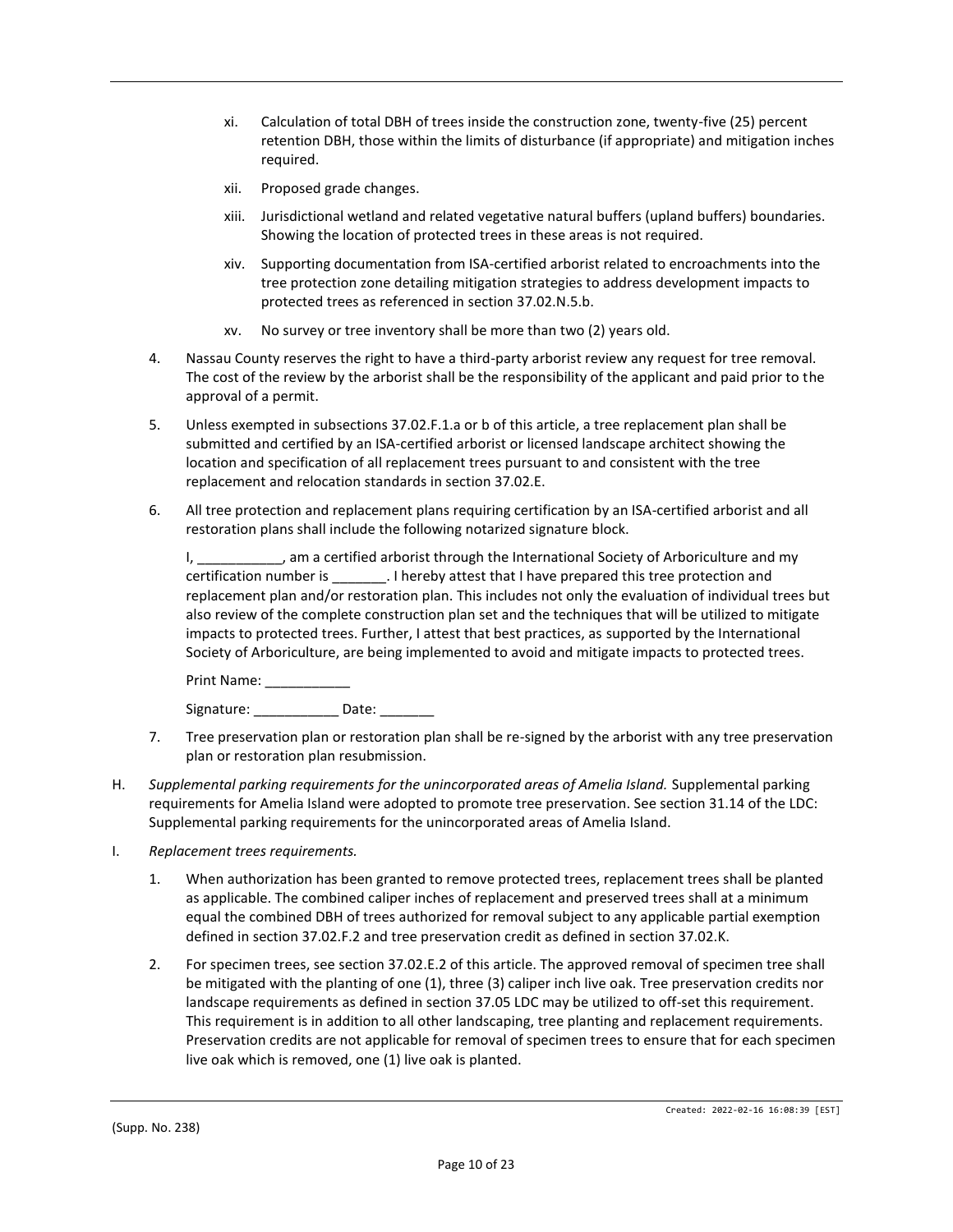- 3. Replacement trees shall be a canopy tree and meet the standards set forth in section 37.05.B LDC and shall measure three (3) caliper inches or more at the time of planting, be balled and/or burlapped or container-grown. In order to prevent a monoculture, replacement trees shall not include more than forty (40) percent of any one (1) genus or twenty (20) percent of any one (1) species.
- 4. Replacement trees can include relocated trees from within the site, with the approval of an arborist and also on-site supervision of the relocation by an arborist.
- 5. Replacement trees shall be maintained and warranted to survive for a period of one (1) year from installation. Trees which do not survive in good condition as determined by an ISA-certified arborist for one (1) year must be replaced with new trees meeting the size requirements defined herein at the property owner's expense. Replacement trees shall comply with the same maintenance and replacement warranty as the original replacement tree(s) and the warranty period will restart at the date of planting.
- 6. All replacement trees shall be irrigated.
- J. *Nassau County Tree Fund/fee in-lieu.*
	- 1. The board of county commissioners shall create a restricted unincorporated Amelia Island Tree Fund. The fee schedule will be set by the board of county commissioners. The fee amount will be based on the following:

The planning department will survey at least three (3) retail nurseries located in Northeast Florida, with at least one (1) nursery being located in Nassau County, to obtain the cost to plant a three (3) caliper inch live oak. The three (3) quotes will be averaged to arrive at total cost. The total cost will be divided by three (3) to derive the cost per inch replacement fee.

- 2. The following criteria shall be provided to the nurseries for arriving at a quote:
	- a. *Transport and installation:* Shall include transport and installation. For calculating travel distance for delivery, it will be assumed the tree will be planted at the intersection of Fletcher Avenue and First Coast Highway - a centralized location on Amelia Island.
	- b. *Warranty:* The quote shall include a twelve (12) month warranty.
	- c. *Irrigation:* The cost to provide a tree watering bag and fill/maintain said gator bag as necessary for a period of not less than six (6) months.
	- d. *Material grade:* Grade #1 or better according to the current edition of "Grades and Standards for Nursery plants" published by the Florida Department of Agriculture and Consumer Services, Division of Plant Industry.
- 3. The fee will be adjusted from time-to-time as deemed necessary by Nassau County Board of County Commissioners.
- 4. The expenditure of monies collected by the Nassau County Tree Fund are limited for the following purposes within the unincorporated areas of Amelia Island and shall be expended by the board of county commissioners based on recommendations from the NC-AITC:
	- a. Planting of new trees in the unincorporated areas of Amelia Island either on public lands or on private property in accordance with the Amelia Tree Planting Program in section 37.02.M;
	- b. Performing studies related to urban forestry, canopy protection, and assessments of natural areas;
	- c. Education and outreach initiatives primarily focused on preserving the native canopy, impacts of tree loss, value of natural, regenerating areas; and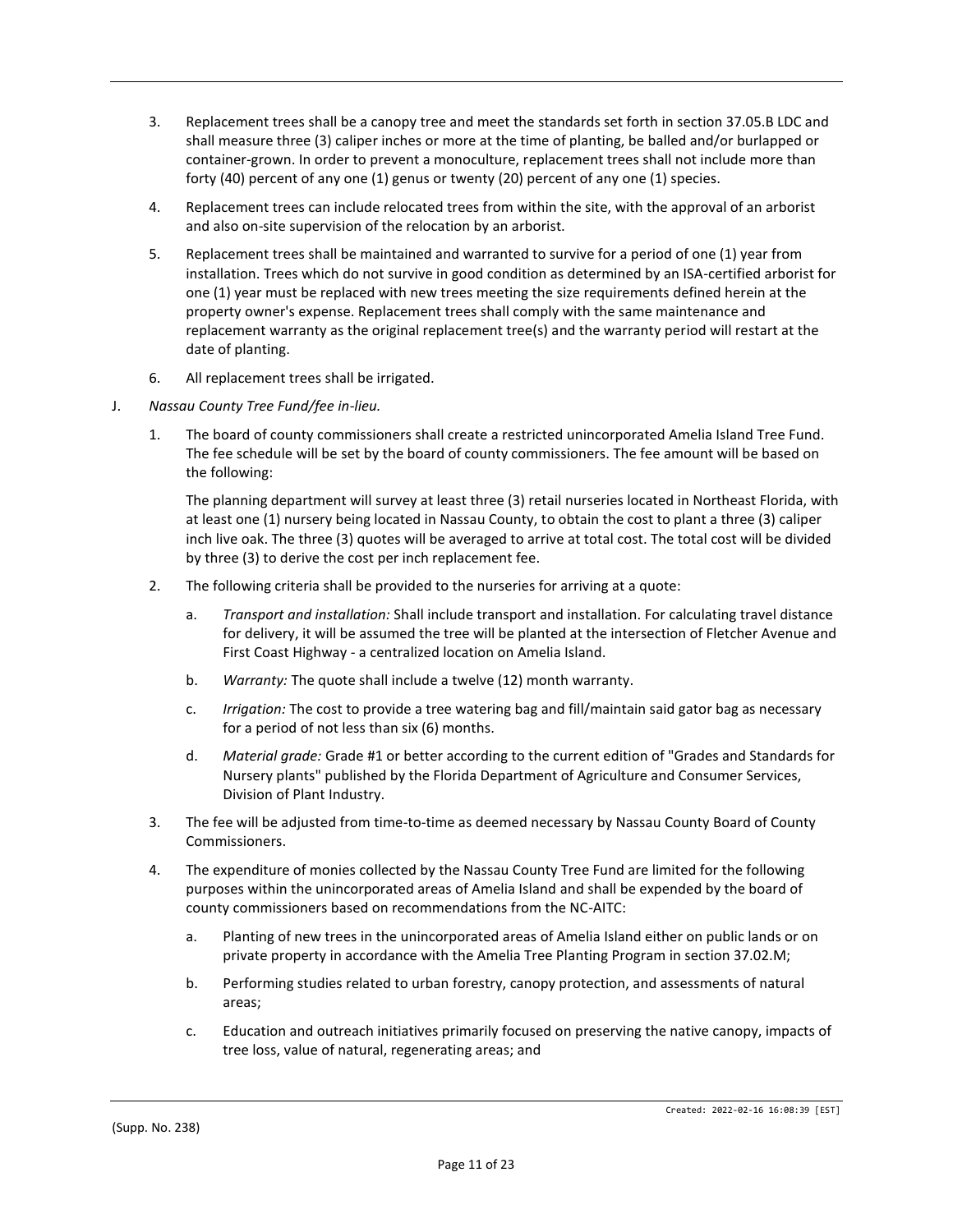- d. The development of grant applications.
- 5. An applicant shall be permitted to pay a fee to the unincorporated Nassau County Tree Fund for up to fifty (50) percent of the required replacement inches (caliper).
- 6. Payment into the Nassau County Tree Fund shall only be acceptable for tree replacement requirements and shall not be utilized to off-set any minimum landscaping requirements defined in article 37.05 LDC.
- 7. Penalty and fine money collected as part of enforcement action: Any financial penalties or fines collected by Nassau County related to violation of this article shall be placed in the unincorporated Amelia Island Tree Fund for use as defined in subsection J.4.
- K. *Preservation credits.*
	- 1. All new development as defined in this ordinance is eligible to receive tree preservation credits.
	- 2. On-site retention of protected trees shall receive the benefit of tree preservation credits to reduce the overall tree replacement requirements as follows:
		- Trees equaling 12"—24" (DBH) shall receive a 115% credit
		- Trees equaling 24.1"—38" (DBH) shall receive a 125% credit
		- Trees equaling 38.1" or greater (DBH) shall receive a 150% credit
		- a. In order to qualify for on-site tree preservation credits, each tree proposed for retention must be evaluated by an ISA-certified arborist to ensure that the tree is healthy and proper mitigation techniques will be implemented to ensure the long-term viability of the tree(s) in the post development environment.
		- b. These credits shall only be applied towards tree replacement requirements created by the removal of protected trees as set forth in section 37.02.F. These credits may be transferred only on unified multiple lot developments pursuant to sections 37.02.L.
		- c. Preservation credits for the total DBH of protected trees retained on the site will be applied during the review of the tree protection and replacement plan.
		- d. Tree credits cannot be applied to minimum landscaping requirements defined in section 37.05 of the LDC.
		- e. Trees which provide for enhanced public shade for sidewalks, streets, parks, and other public space shall receive a one hundred fifteen (115) percent credit for each tree.
	- 3. Existing trees located within easements may be eligible to receive preservation credits provided the improvements within the easement do not adversely impact the protected trees. In addition, the easement holder shall provide written acknowledgement of the protected status of the trees and affirm activities within the easement will not adversely impact long-term survivability. For example, a tree located in an electrical utility easement that contains or will contain overhead electrical lines will not be eligible to receive credits. In the alternative, where a tree is located in an electrical easement where the electrical lines will be installed via directional bore (installed underground) under the consultation of an ISA-certified arborist then preservation credits are appropriate if correspondence is received from the easement holder acknowledging the trees protected status and affirms that activity in the easement will not adversely impact the trees survivability.
- L. *Tree bank exchange area.* A tree bank exchange area (TBEA) may be established in order to meet minimum replacement requirements related to new development. The purpose of the bank is to prevent over planting on individual lots/tracts, to establish new shade trees in proximity to the removal location, and to provide flexibility and incentives for open space preservation. A tree bank exchange area (TBEA) is an area or several areas of land located internal to a development under unified development program which are dedicated as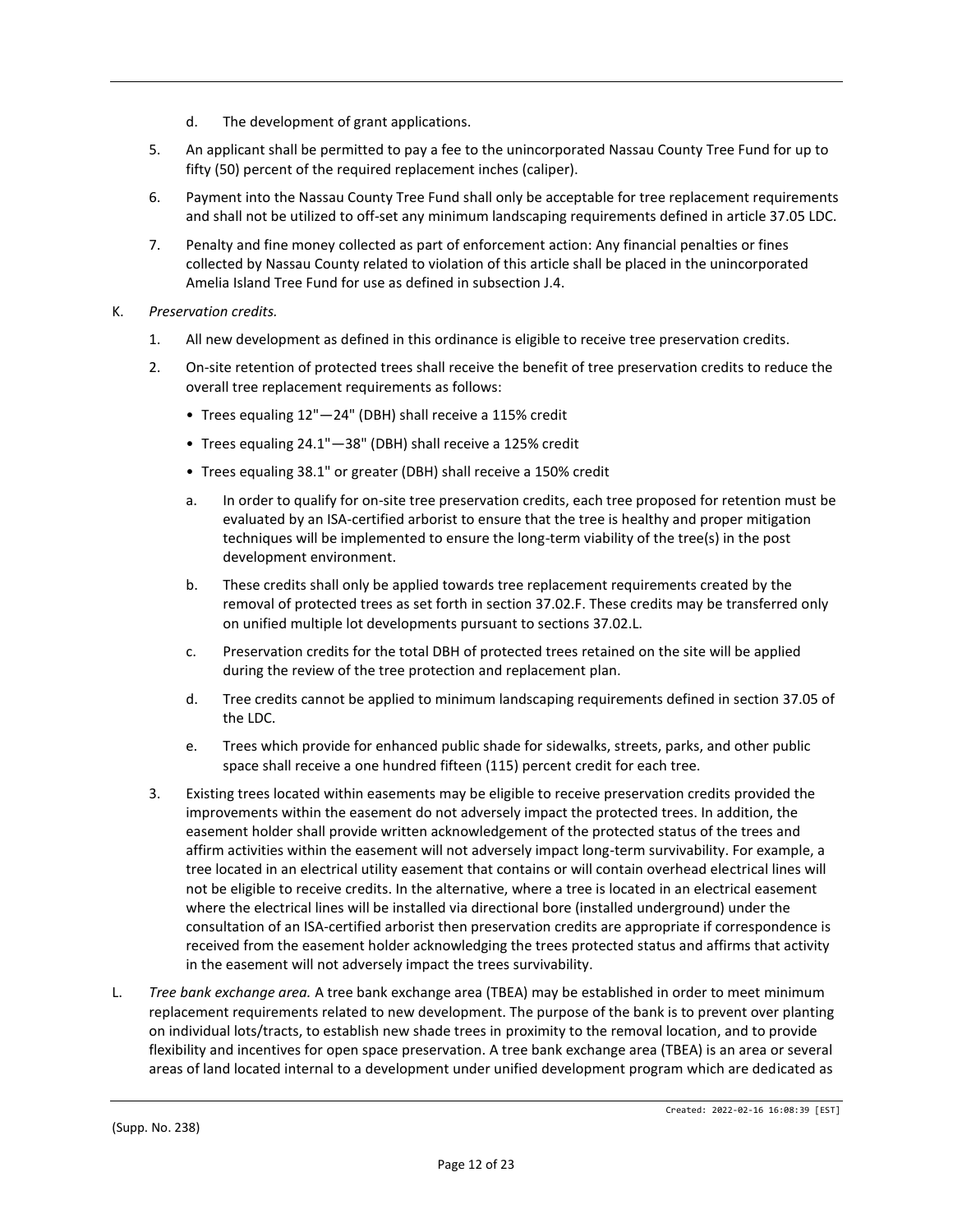open space for new tree plantings. The use of a TBEA) allows for trees to be planted within the identified area to satisfy required replacement inches necessitated by the removal of trees for new development. The TBEA cannot be used to fulfill minimum landscape requirements for an individual site as defined in section 37.05 and 37.06 LDC. A TBEA may be established at the same time as consideration of a preliminary binding site plan/subdivision plan, site engineering plan, preliminary development plan or by the development review committee thereafter.

A TBEA must meet the following minimum standards and limitations:

- a. A TBEA shall be designated on the site engineering plan and plat or other similar means approved by the development review committee.
- b. Provide a note in the adoption and dedication block on the plat defining to whom the bank is dedicated and the intended purpose, or in the alternative, provide adequate documentation to the development review committee to meet the same intent.
- c. A TBEA shall be described in the covenants and restrictions of the community/development and define maintenance responsibility.
- d. A TBEA may only serve to receive trees from lands within the same development which is subject to a unified development program.
- e. Replacement trees shall only be allowed to be transferred to the TBEA. Replacement trees cannot be transferred from an individual lot to another individual lot unless otherwise approved by the planning and zoning board.
- M. *Nassau County Tree Planting Program.*
	- 1. The NC-AITC may recommend to the board of county commissioners an unincorporated Nassau County Amelia Island Tree Planting Program. If approved, the program shall be evaluated and updated at a minimum every five (5) years. Any recommendation as to a tree planting program shall have a financial impact assessment approved by the county office of management and budget and county manager and provided to the board of county commissioners.
	- 2. At a minimum, the tree planting program shall include, but is not limited to:
		- a. As a priority, strategies for planting trees on publicly-held lands on the unincorporated area of Amelia Island, including rights-of-ways and lands owned or controlled by Nassau County and the Nassau County School Board; and
		- b. Strategies for working with private property owners to plant trees on the unincorporated area of Amelia Island, including the possibility of partnerships using funds from the Nassau County Tree Fund.
	- 3. Strategies for public and private planting programs must be developed in public meetings of the NC-AITC, establish a process, and have clear criteria for site selection and the use of funds. It is not intended that this program would offset any required landscape or tree replacement obligations of private property owners due to tree removal.
- N. *Protection of trees during development activities.*
	- 1. Protective measures are required during site development in order to assure the health and survival of protected trees. Storage of construction materials or fill dirt is expressly prohibited within the tree protection zone.

Protective measures are required to avoid mechanical injuries to roots, trunk, and branches, injuries by chemical poisoning, grade changes, excavations, root compression, and new impervious surfaces.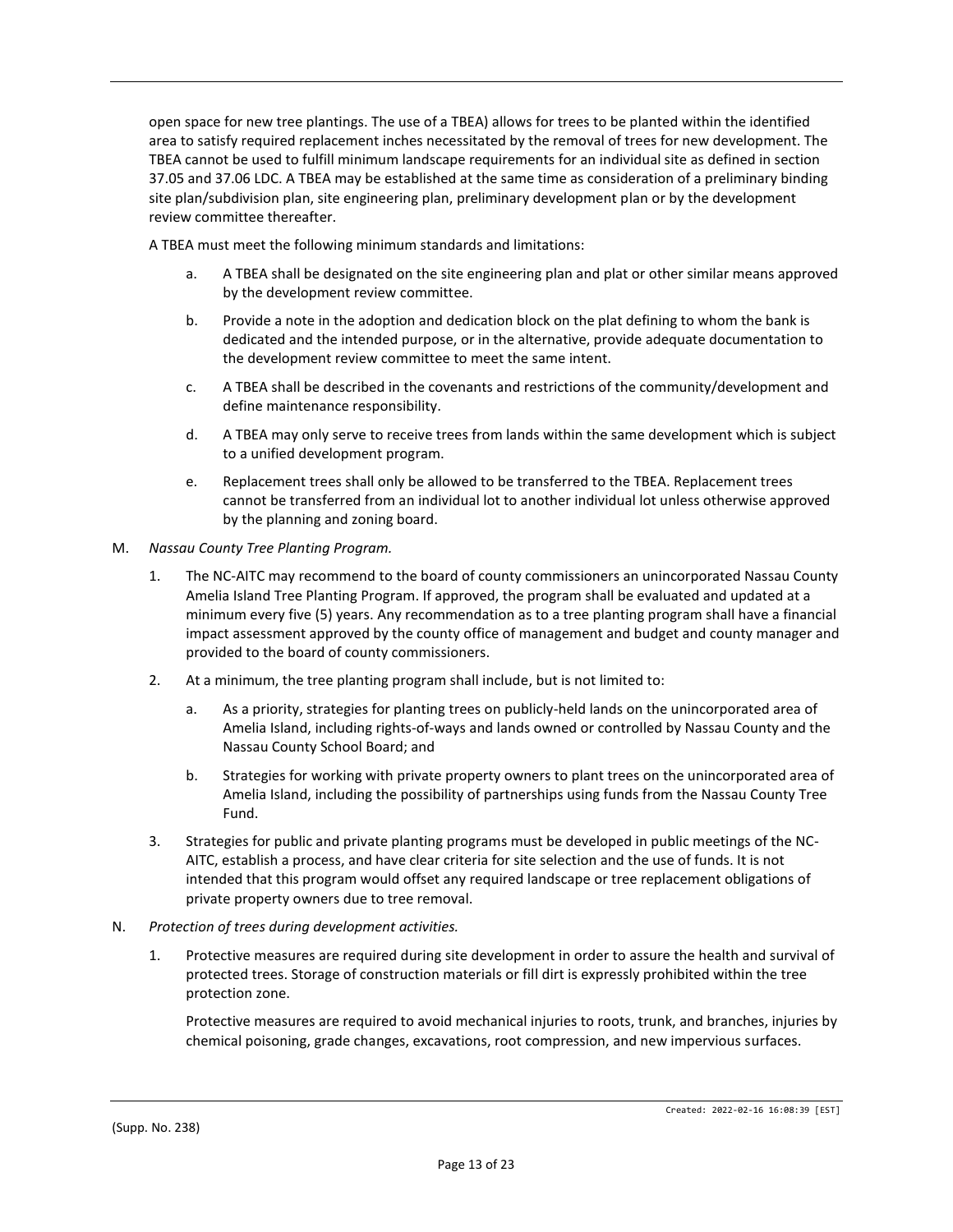- 2. To provide conformity between projects, avoid confusion and assist field inspectors, enforcement agents, site construction works and others, the following color-coding system for tree ribbons and in the creation of tree protection and replacement plans shall be used.
	- a. Pink—"Do Not Cut" protected tree to be preserved.
	- b. White—Used for tree survey purposes only.
- 3. It is the intent of this article to encourage the utilization of low impact development principles. Significant grade changes should be avoided to the maximum extent possible. Stem-wall construction is strongly encouraged. When grade change is unavoidable, techniques shall be used to avoid placement of fill over the tree protection zone. It is encouraged that as part of the development program the naturally occurring groundcover and understory be maintained.



## **GRADE CHANGE GUIDELINES**

Figure 37-2: Maintain Existing Grade

4. The extension of utilities shall be underground and utilize directional boring (tunneling) and avoid protected trees. Utility areas shall be denoted on all tree protection plans/site plans.

Created: 2022-02-16 16:08:39 [EST]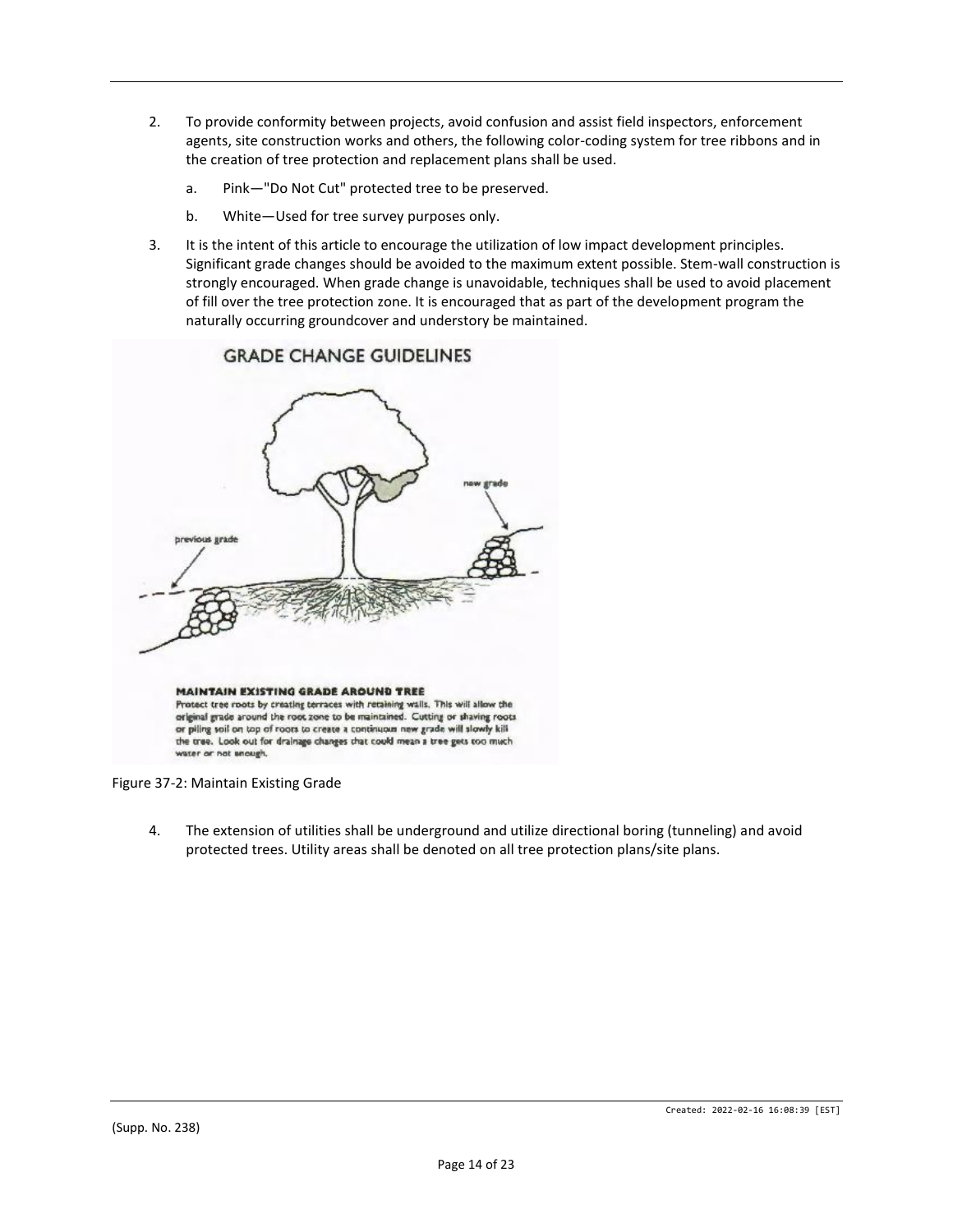



- 5. A tree protection zone shall be established around each protected tree(s) as follows:
	- a. At a minimum, the tree protection zone (TPZ) shall be defined as a circular area around a protected tree with a radius equal to six (6) times the diameter of the trunk of the protected tree at breast height. In no case shall a tree protection zone be less than seventy-two (72) inches. As an example, a protected tree with a DBH of fifty (50) inches will have a tree protection zone with a radius of three-hundred (300) inches. A protected tree with a DBH of eight (8) inches will have a tree protection zone of seventy-two (72) inches. Reference section 37.02.N.5.b for deviations in TPZ encroachments.
	- b. Encroachment into the TPZ is allowed only with the written findings from an ISA-certified arborist that such encroachment shall not harm the health of the tree. These findings shall be independently verified by the county's arborist.
	- c. Prior to commencement of construction, all trees shall be marked with the appropriate color ribbon as defined in section 37.02.N.2 and the tree protection zone shall be enclosed via the installation of the tree protection barricade. The tree protection barricade shall be at least three (3) feet tall, shall include two (2) by four (4) vertical supportive posts placed at a maximum of eight (8) feet apart, and shall include a two (2) by four (4) top rail. Allowable fence types include wood picket, temporary wire mesh, or other barrier that effectively limits access to the protected area. The barricade must be soundly constructed and remain in place through the duration of construction activities.

Created: 2022-02-16 16:08:39 [EST]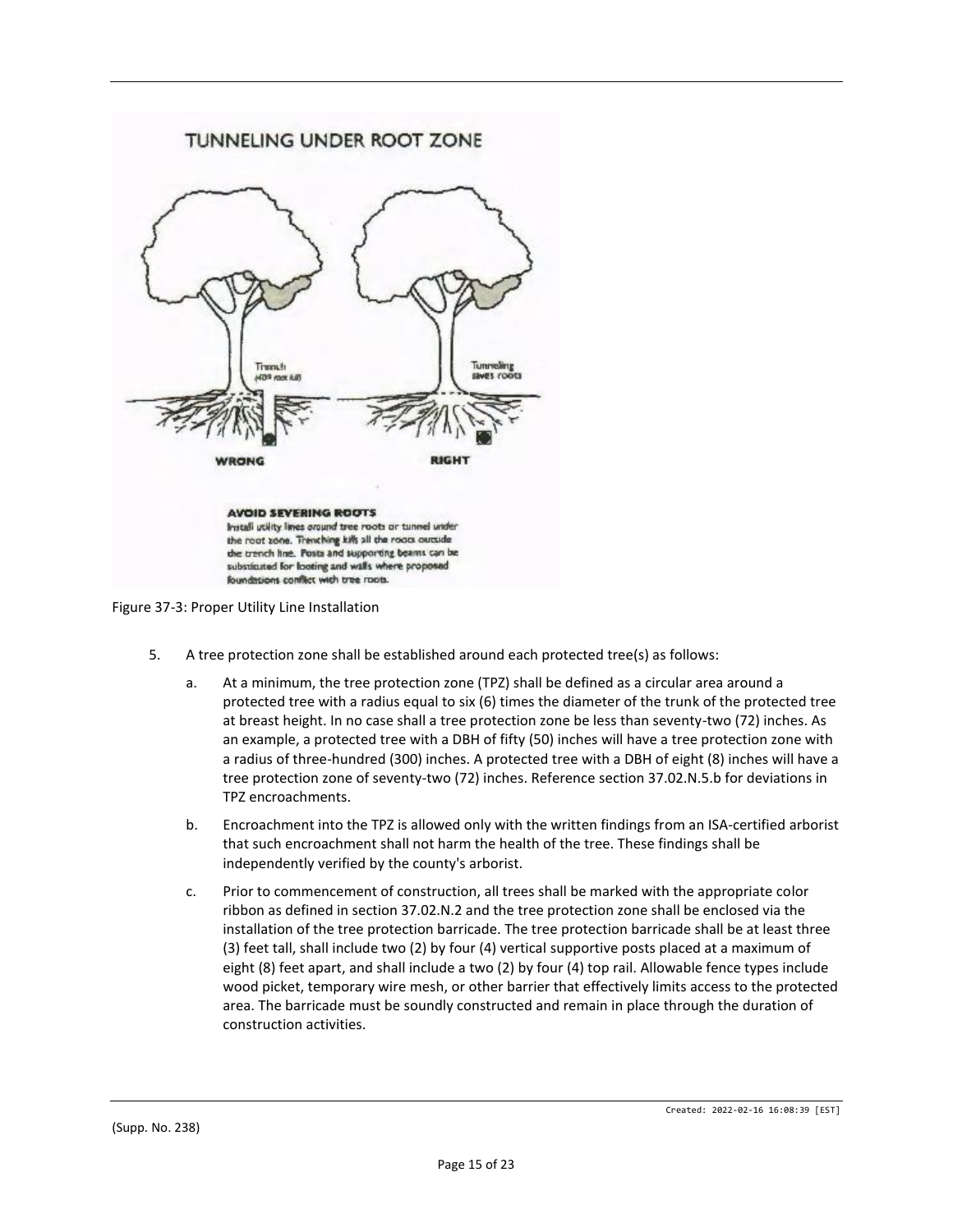- i. On-site placement of posts for the barricades shall be shown on the DRC approved site plan as approved by an ISA-certified arborist protect the health of the tree(s).
- ii. The material utilized for the barricade may be altered by the planning and zoning board upon receipt of a written request of the applicant. The decision to grant the alternative material shall be based on the following:
	- a) Peculiar topographical or environmental characteristics of the site that are not applicable to other lands.
	- b) The proposed alternative is superior to minimum requirements as determined by an ISA-certified arborist.
	- c) Financial impacts on the applicant shall not be considered by the board in making a determination.
- d. Trenching or excavation within the tree protection zone of a tree intended for preservation must be done by directional boring/tunneling.
- e. A deviation from the minimum size requirements of the tree protection zone may be granted by the NC-AITC if the strict application of this rule will result in the unnecessary destruction of protected trees which can otherwise be preserved through application of best management practices. Consultation with an ISA-certified arborist is required to determine proper mitigation measures to ensure protection of the tree during construction activities. The plan shall be prepared and certified by an ISA-certified arborist and include sufficient detail to clearly define the process and protective measures proposed. This plan shall be submitted to planning department as part of the request to commence new development. The county reserves the right to impose upon the applicant the minimum fee necessary to cover the expense of having a thirdparty ISA-certified arborist review the submittal.
- f. If upon inspection by the code enforcement department it is determined that a tree protection barricade has not been properly maintained or improperly located a stop work order may be issued. The stop work order may not be lifted until all barricades have been re-established in accordance with this ordinance, verified by an ISA-certified arborist and any resulting corrective action has been completed.
- g. During construction it shall be the responsibility of the developer to monitor the water needs of protected trees.
- h. A twelve (12) square foot sign shall be displayed in the TPZ marking the TPZ.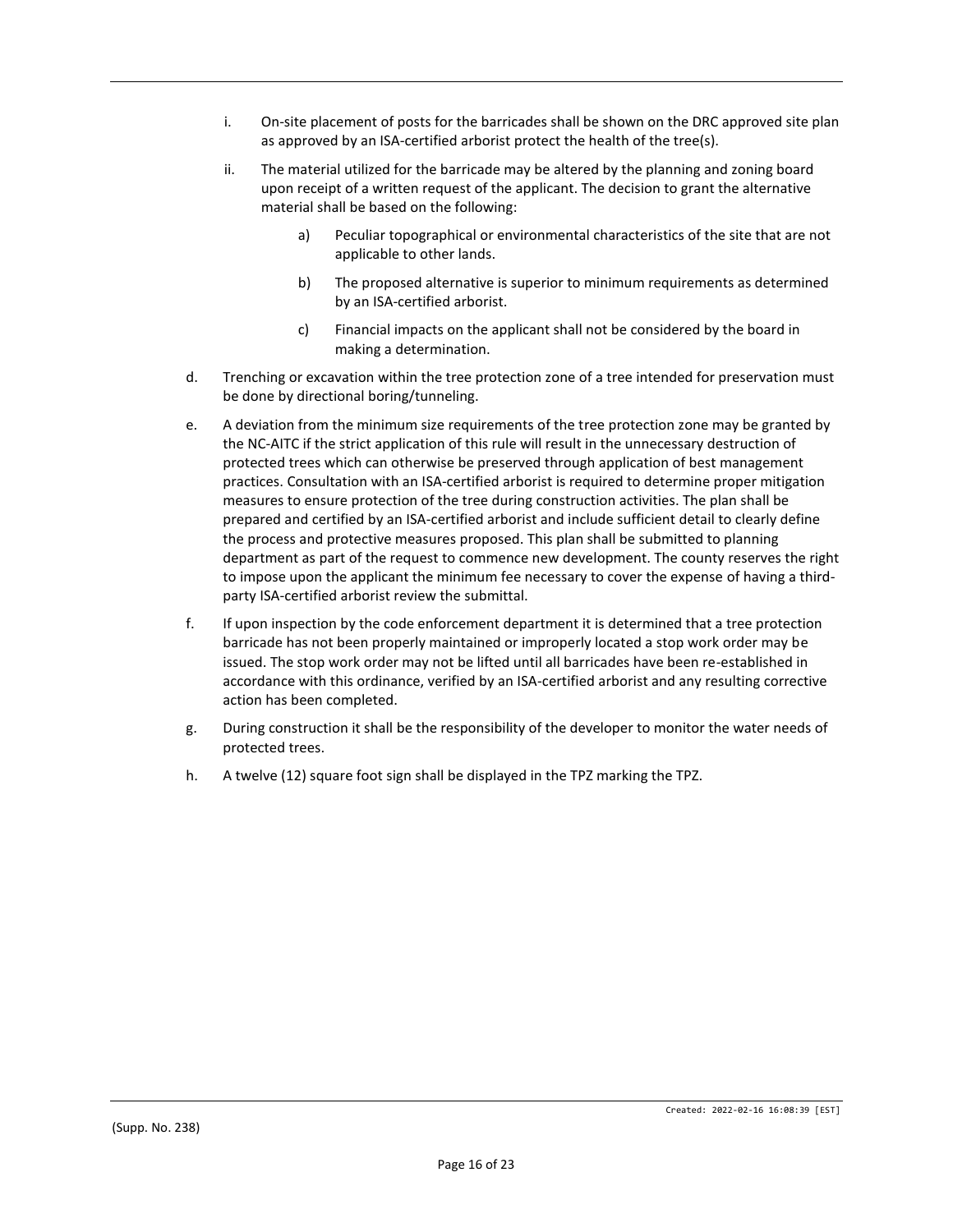

Figure 37-4

- 6. All development activities, except those specifically permitted by section 37.02.N.7, shall be prohibited within the tree protection zone, including any construction of buildings, structures, paving surfaces, stormwater retention or detention ponds, and temporary construction activities, including all digging, storage of construction material, mechanical clearing of underbrush and/or parking of construction vehicles.
- 7. Permitted activities within the tree protection zone:
	- a. Excavating by utility service providers for installation of underground utilities. Underground utilities shall be placed away from the base of the tree to the maximum extent possible. When trenching or excavation within the tree protection zone of a tree intended for preservation is deemed necessary by the county engineer all trenching and excavating shall be done by directional boring/tunneling. The county engineer shall not consider the financial implications of boring/tunneling in making a determination.
	- b. Placement of ground covers such as mulch, pine straw, pine bark, or naturally occurring groundcovers found in the same natural community, and the non-mechanical preparation of the ground surface for such covers.
	- c. Hand trimming of underbrush.
- 8. The root systems of protected trees shall be preserved when installing fences and walls. Postholes and trenches located close to trees shall be dug and adjusted as necessary to avoid damage to major roots. Continuous footers for masonry walls shall be ended at the point larger roots are encountered and the roots bridged.
- 9. No person shall attach any signs to a protected tree, nor shall any person cause any substance harmful to protected trees to come in contact with them, or prevent water or oxygen from reaching their roots by excessive cut and fill activities.

(Supp. No. 238)

Created: 2022-02-16 16:08:39 [EST]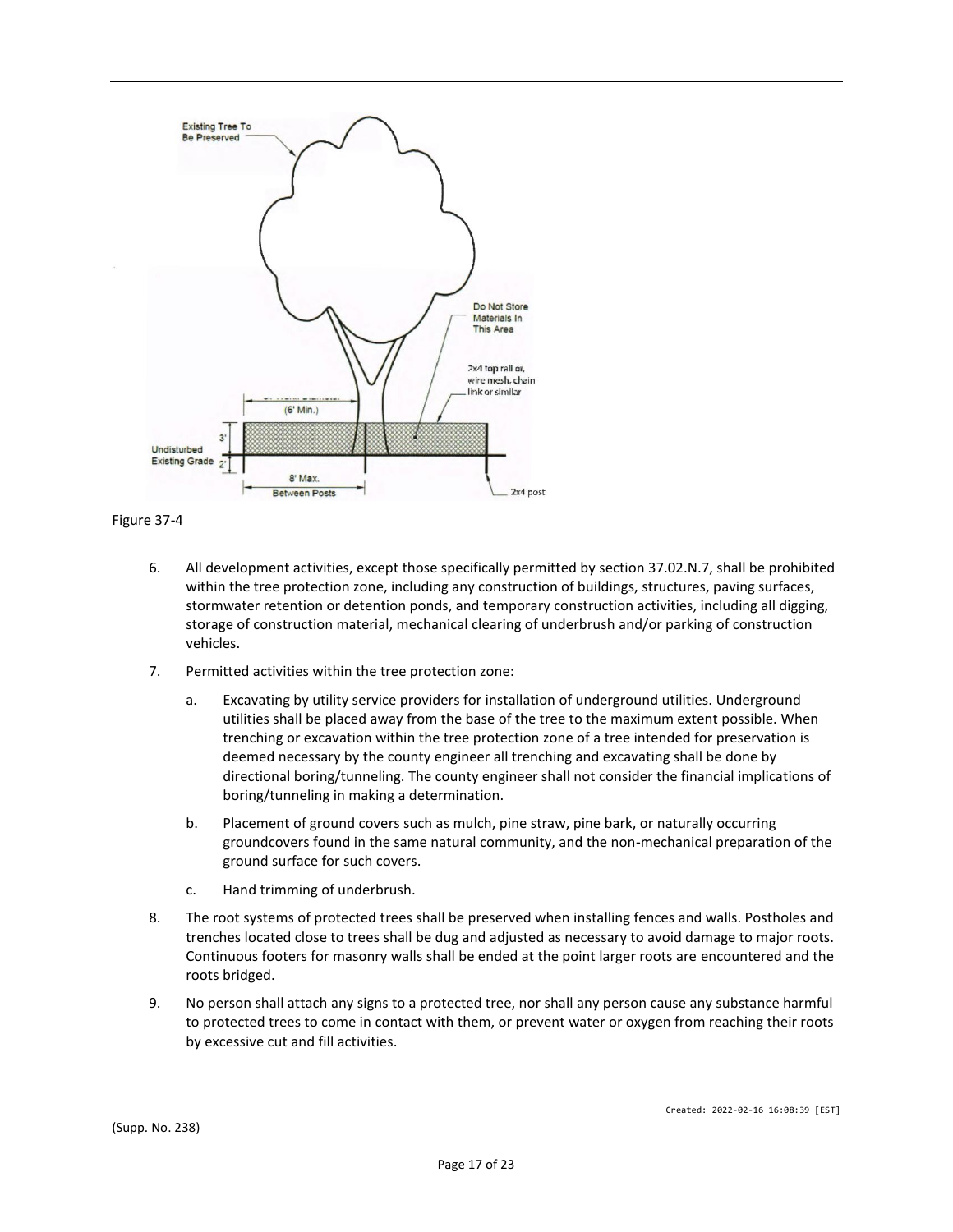- 10. The planning director reserves the right to have a third-party arborist review any submitted permit and/or back-up data and make site visits as deemed necessary by the third-party arborist. The cost of the third-party review will be passed to the applicant.
- O. *Abused trees.* Abused trees shall not be counted toward fulfilling tree replacement or preservation requirements. Nassau County may require the abused trees to be replaced and are subject to penalties provided for in this article. A tree may be considered abused if one (1) or more the following actions have taken place.
	- 1. Damage that threatens the long-term survivability, as determined by an ISA-certified arborist, has been inflicted upon any part of a tree, including the root system by machinery, storage of materials, soil compaction, excavation, vehicle accidents, chemical application, or change to the natural grade.
	- 2. Damage inflicted to or cutting upon a tree which causes infection or pest infestation.
	- 3. Pruning any tree to permanently reduce the function of the tree or cause it to go into shock.
	- 4. Hat-racking/topping.
	- 5. Pruning more than thirty (30) percent of the canopy of a shade tree.
	- 6. Removal of bark which is detrimental to the tree.
	- 7. Tears and splitting of limb ends or peeling and stripping of bark.
	- 8. Use of climbing spikes, or cutting into the tree for the purposes of climbing on any species of tree for any purpose other than total removal, except as the same may be required to comply with federal, state or local laws and regulations, including, but not limited to, the Occupational Safety and Health Act.
	- 9. Girdling a tree with the use of wires (e.g., use of weed eater, mower damage, or improper cabling around branches).
- P. *Appeals.*
	- 1. It is the intent of this article that all questions of interpretation shall be appealed to the county planning and zoning board in accordance with section 3.04 of [the LDC], as amended. The director of planning, in conjunction with the county arborist, shall render the initial interpretation.
	- 2. An application for appeal shall be presented in accordance with section 3.04(B)(7) of the LDC to the planning and zoning board on matters of interpretation.
- Q. *Waivers.*
	- 1. Waivers shall be heard by the NC-AITC under the following parameters.
		- a. The NC-AITC may consider unique development scenarios that result in the preservation of significant natural areas and demonstrates tree protection in a holistic manner - preservation of an intact natural community. This provision is not intended to waive the preservation or replacement requirements defined in this article but rather address characteristics of development such as reducing building setbacks, reducing the building footprint by increasing building height, reducing required parking, use of low impact development principles as recommended by the county engineer.
		- b. A request for consideration of a waiver from the NC-AITC shall be submitted in writing to the planning department. The waiver request shall include the following:
			- i. Narrative describing the request. The narrative shall describe the unique development scenario and provide specific detail as to how the waiver results in a superior development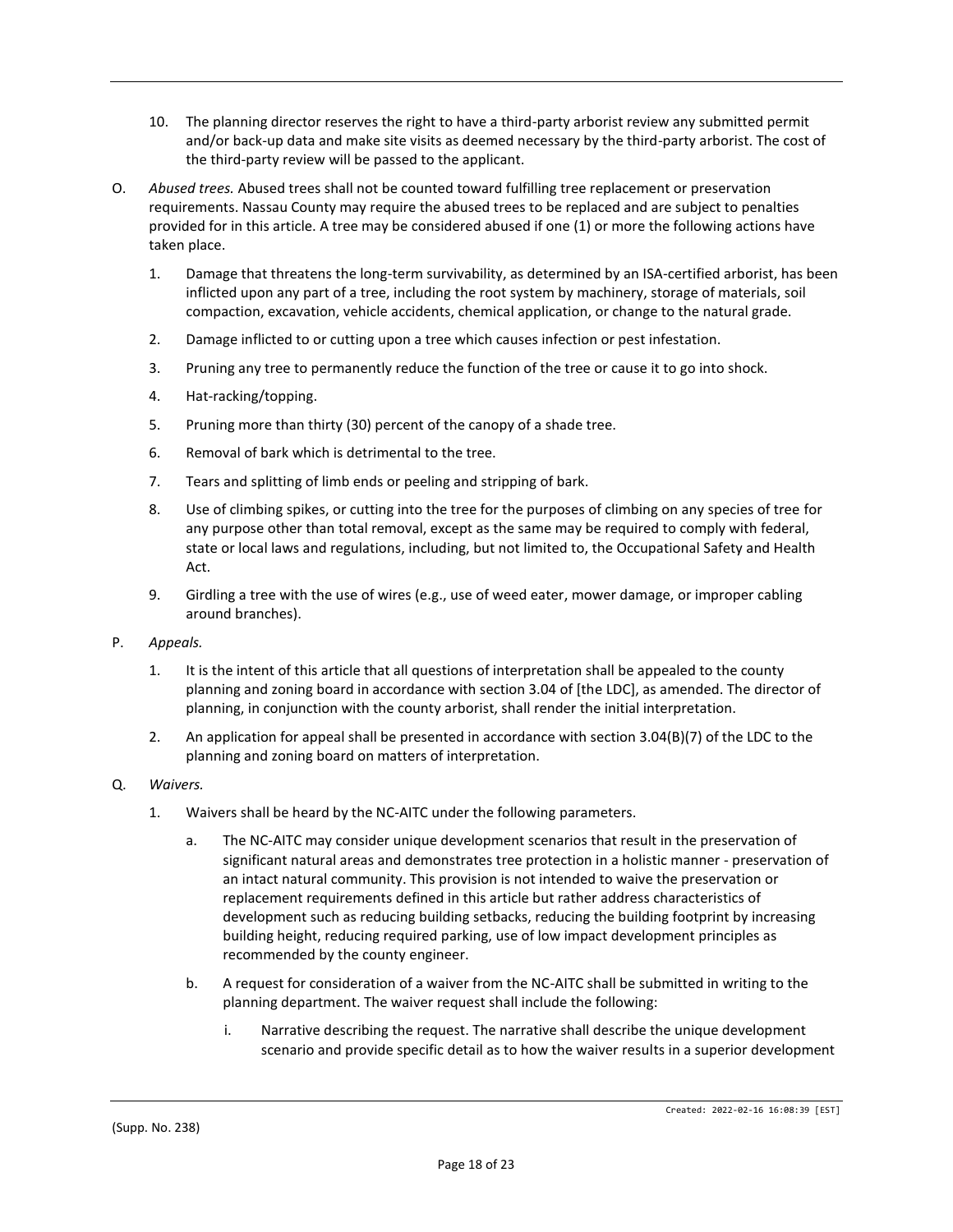proposal as it relates to a holistic view of tree protection that could not otherwise be achieved without the waiver.

- ii. Site plan of sufficient detail to adequately review and make a professional recommendation to the NC-AITC. At a minimum, the site plan shall meet the standards for a preliminary binding site plan as defined in section 5.07 of the LDC. Additional data may be requested by county staff or county retained arborist.
- iii. Tree preservation and replacement plan meeting the minimum requirements defined in this article.
- c. The criteria the NC-AITC shall consider to approve, approve with conditions or deny the request for waiver are as follows:
	- i. The written recommendation of the development review committee including any conditions of approval or reasons for denial.
		- a) The criteria the development review committee will use in making a recommendation is as follows:
			- 1) The proposal is not in contradiction with other established regulations and standards such as the Florida Building Code, National Fire Protection Association's Code, Standards and Manual on Uniform Traffic Control Devices, and International Society of Arboriculture Standards.
			- 2) The proposal does not pose a public health and/or safety concern.
			- 3) Consider any finding or report made by the county retained arborist if utilized by the county to review the proposal.
			- 4) The financial implications on the applicant shall not be considered.
	- ii. The county arborist's report and comments.
	- iii. The applicant has demonstrated to the NC-AITC that the requested waiver will allow for a design that enhances the tree protection and replacement efforts and addresses tree preservation in a holistic manner, i.e. protection of ground cover and understory, preserving swaths of natural area capable of regenerating naturally.
	- iv. The development cannot otherwise be realized through the strict application of the development regulations of Nassau County and, the use of low impact development principles or other techniques result in preservation of larger areas of natural landscapes and tree protection.
	- v. Financial implications on the developer, applicant and/or property owner shall not be a determining factor in the issuance of a waiver.
- d. For criteria for specimen tree removal, see section 37.02.E.2.e.
- 2. The NC-AITC shall, after receipt of a request for waiver, and review by planning staff and county arborist shall review said waiver in the following manner.
	- a. Schedule a hearing within thirty (30) days of receipt of a complete application.
	- b. The hearing shall be noticed on the county website and advertised in a newspaper qualifying pursuant to state statute. The advertisement shall run at least seven (7) calendar days prior to the hearing. The applicant shall be responsible for any costs and for providing proof of publication.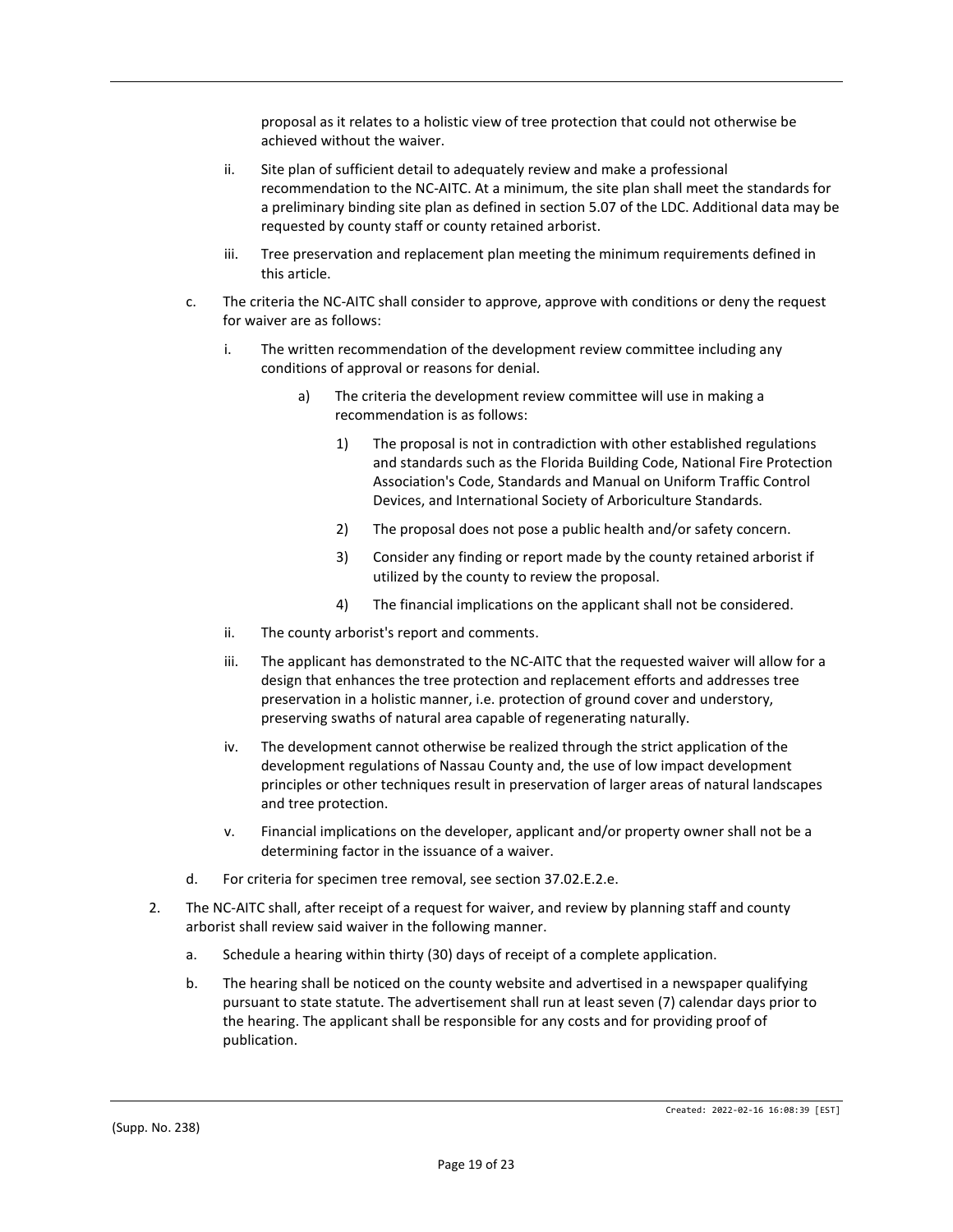- c. The hearing shall be a quasi-judicial hearing and any decision shall be based on competent substantial evidence.
- d. The NC-AITC shall issue a final written decision at the conclusion of the hearing.
- e. The county's quasi-judicial hearing procedures shall be applicable.
- f. Any applicant may appeal a decision of the NC-AITC to the Circuit Court in Nassau County, Florida. Said appeal to be filed no later than thirty (30) days after the date of the written decision.
- 3. Administrative waiver.
	- a. The planning director, or designee, may issue an administrative waiver for reducing building setbacks and/or increasing building height by up to five (5) percent and alter minimum perimeter landscape buffer requirements, provided the intent of the buffer is maintained, and the alteration results in the preservation of additional protected trees, at minimum to provide tree protection in accordance with section 37.02.Q.1.c.ii.
	- b. A request for consideration of a waiver from the planning director, or designee, shall be submitted in writing to the planning department. The waiver request shall include the following.
		- i. Narrative describing the request. The narrative shall describe the unique development scenario and provide specific detail as to how the waiver results in a superior development proposal as it relates to a holistic view of tree protection that could not otherwise be achieved without the waiver.
		- ii. Site plan of sufficient detail to adequately review and make a professional determination. At a minimum, the site plan shall meet the standards for a preliminary binding site plan as defined in section 5.07 of the LDC. Additional data may be requested by county staff or county commissioned third-party reviewers.
		- iii. Tree preservation and replacement plan meeting the minimum requirements defined in this article.
	- c. The criteria by which the planning director, or designee, will base their decision to approve, approve with conditions or deny the request for waiver are as follows:
		- i. The planning director, or designee, may consult, with the development review committee and seek recommendations including any conditions of approval or reasons for denial. The DRC will use the following criteria in making a recommendation:
			- a) The proposal is not in contradiction [with] other established regulations and standards such as the Florida Building Code, National Fire Protection Association's Codes and Standards, Manual on Uniform Traffic Control Devices, and International Society of Arboriculture Standards.
			- b) The proposal does not pose a public health and/or safety concern.
			- c) Consider any finding or report made by the county retained arborist if utilized by the county to review the proposal.
			- d) The financial implications on the applicant shall not be considered.
		- ii. The applicant has demonstrated to the planning director, or designee, that the requested waiver will allow for a design that enhances the tree protection and replacement efforts and addresses tree preservation in a holistic manner, i.e. protection of ground cover and understory, preserving swaths of natural area capable of regenerating naturally.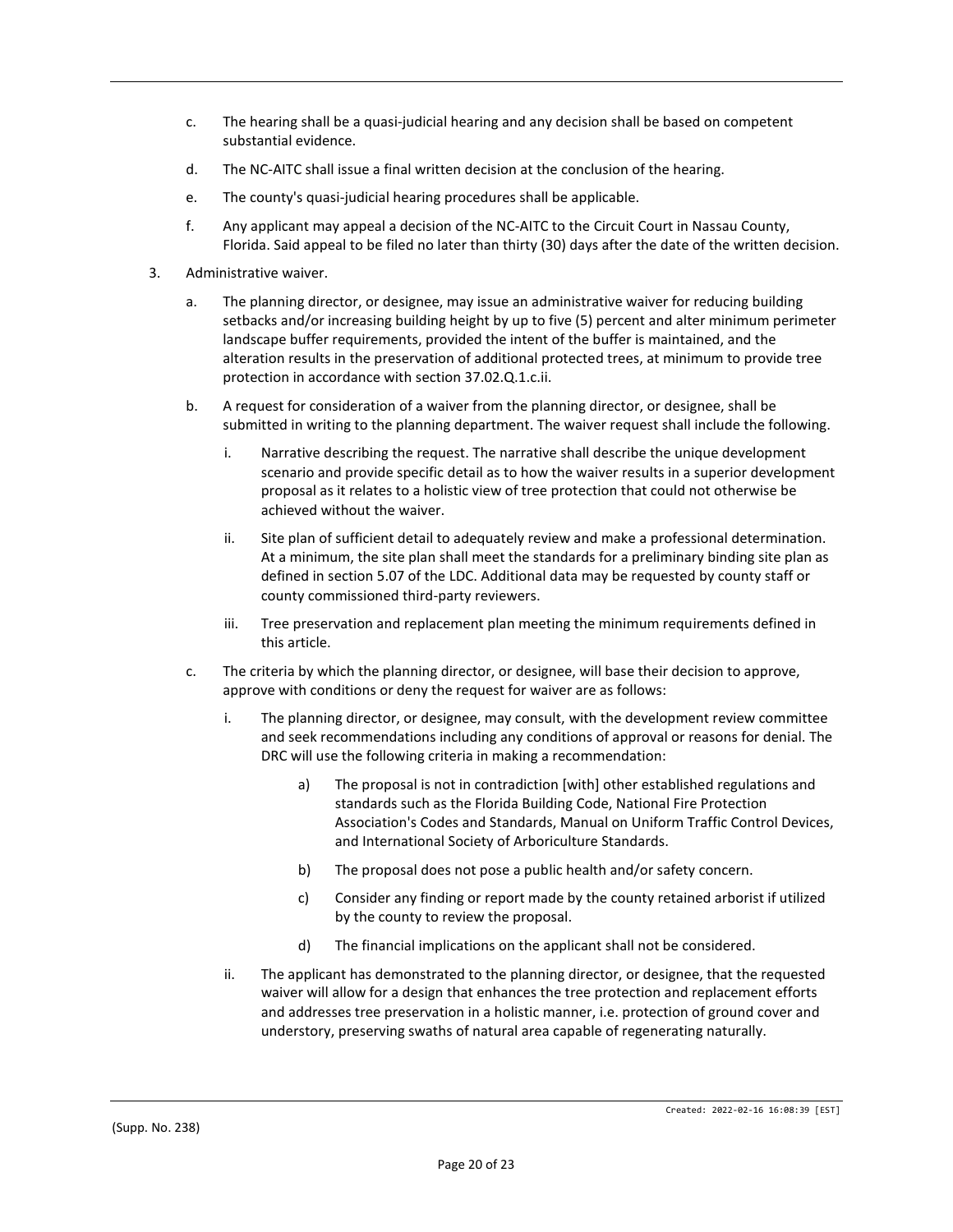- iii. The development program cannot otherwise be realized through the strict application of the development regulations and, the use of low impact development principles or other techniques result in greater preservation of natural areas and tree protection.
- 4. Nassau County reserves the right to request a third-party review by a ISA-certified arborist of any data submitted as part of a request for waiver. The cost of the third-party review will be paid by the applicant.
- 5. A fee for the processing of a waiver request shall be set by separate resolution of the board of county commissioners and amended from time to time as appropriate.
- R. *Review fee.* By separate resolution of the board of county commissioners a fee shall be established for the review of tree protection and replacement plans for new development and restoration plans in the unincorporated areas of Amelia Island. For after-the-fact review of tree protection and replacement and/or restoration plans the review fee shall be four (4) times the amount.
- S. *Administration and enforcement.*
	- 1. The planning department shall administer the provisions of these regulations. The code enforcement department shall enforce the provisions of these regulations. A code enforcement officer shall have the authority, pursuant to this section, to provide notice of violation(s) and citations for violations to the property owner and/or contractor, site work company, individual or engineer via hand-delivery and notation of date and time of delivery and/or a certified letter from the code enforcement division. The code enforcement board, based on procedures as set forth in chapter 1, article III [of the county Code Ordinances], as amended, shall hear the case. Suspended permits may be reinstated after tree protection measures are brought into conformance with an approved tree protection and replacement plan and/or restoration plan and any fines and code enforcement penalties (if applicable) are addressed.
	- 2. When, after an investigation by the code enforcement division and upon determination of the code enforcement officer, a stop work order may be issued. A stop work order on a specific parcel may be issued by the building official or designee, code enforcement officer, county engineer or designee, county arborist, or county manager. As determined necessary by the county manager or designee, a stop work order may be applied to site work, infrastructure installation, vertical construction or any other development/building activity. The stop work order may not be lifted until all fines/review fees (as applicable) have been paid, a restoration plan approved (as applicable) and any required bond (as applicable) has been secured and approved to form by the county attorney.
	- 3. The property owner and contractor, or person(s) who performed the tree removal, may be held jointly liable.
- T. *Penalties.* Penalties shall be in accordance with the requirements set forth in chapter 1, article III of [the county Code of Ordinances] and the specific penalties for violation of tree protection measures defined in section 37.02.U of [this article]. Each violation of this article is deemed a separate and distinct offense.
- U. *Specific penalties for violation of tree protection measures.*
	- 1. If the code enforcement board has determined the removal or abuse, as defined in this article, of a protected tree(s) has taken place in violation of this ordinance a restoration plan shall be prepared by an ISA-certified arborist and submitted to the code enforcement board for review within thirty (30) days of the code enforcement board finding that a violation has occurred. The consideration of the plan will be pursuant to a public hearing before the code enforcement board. The alleged violator, upon receipt of a code enforcement citation, prior to a finding of a violation by the code enforcement board, may submit a restoration (mitigation plan) to the planning department for review based on the requirements set forth herein. At a minimum, the owner and/or developer shall replace, inch-for-inch one (1) caliper inch for every inch of DBH removed, any and all trees that are removed without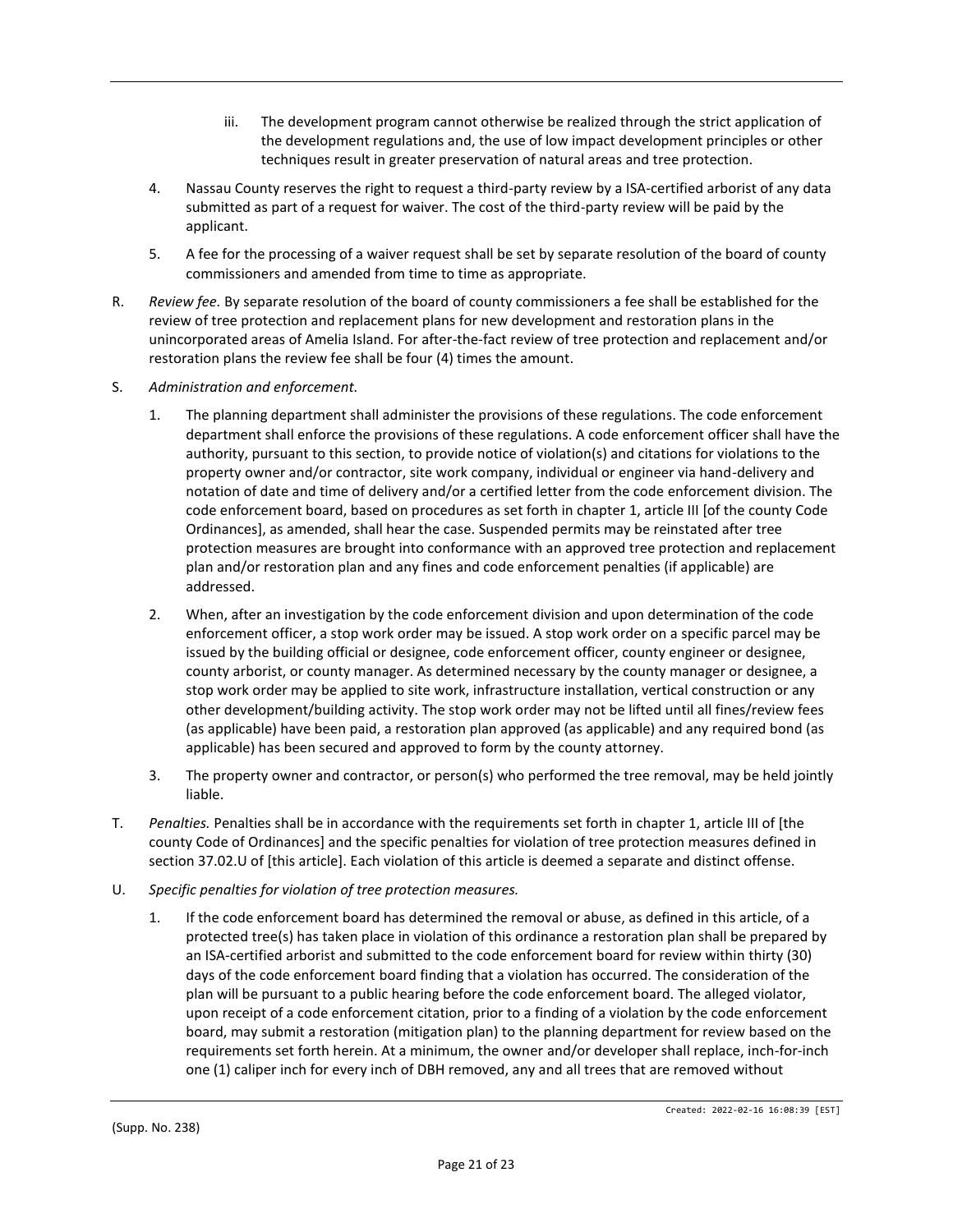authorization. The restoration plan shall include all the requirements of a tree protection and replacement plan, including an irrigation plan and maintenance plan. The restoration plan shall also include a schedule for implementation.

- 2. The planning department shall review the plan, with the assistance of a county designated ISA-certified arborist and provide comments to the code enforcement board. The comments are to be submitted prior to the code enforcement board public hearing and copies provided to the violator.
- 3. No preservation credits shall be applicable to offset the unauthorized removal of trees.
- 4. The determination of inches (DBH) removed shall be based on measuring the diameter of the remaining stump. If the remaining portion of the stump is less than four and one-half (4½) feet tall the measurement shall be based on the diameter of the remaining portion of the stump.
- 5. In the event that an insufficient trunk of the removed tree exists to determine replacement requirements, these facts shall be determined by a county designated ISA-certified arborist based upon any available information, including photographs, aerial imagery or a survey of trees of the same species existing in the general vicinity of the removed tree or trees found in the same natural community.
- 6. In evaluating a proposed restoration plan, the code enforcement board may consider the following:
	- a. The cross-sectional area of trunk(s) removed;
	- b. The specific aesthetic character of the tree removed;
	- c. Any special function the tree carried out as a screen or buffer;
	- d. Amount of other trees preserved on the site, and the opportunities for planting additional trees;
	- e. The ability to plant trees or restore natural areas on other property; and
	- f. Any short-term or long-term negative environmental impacts from the unauthorized tree removal, including, but not limited to, erosion, siltation, impacts on listed plant and/or animal species, water circulation patterns, water quality standards, and floodplain capacity or conveyance (including, but not limited to, swales or overland sheet flow, where pertinent).
- 7. Prior to review by the code enforcement board, a county-retained ISA-certified arborist shall review the restoration (mitigation) plan and provide a report and recommendation for consideration. The owner, developer and/or contractor shall be responsible for the cost of the county retained ISAarborist, including the cost to appear at a hearing or continuation of a hearing. Said cost shall be paid prior to issuance of a permit.
- 8. Bond: The code enforcement board may require a bond be acquired to insure the performance and completion of a restoration plan, and/or the maintenance and survival of the implemented restoration plan. If a bond is required, the bond amount shall be the cost to fully implement the approved restoration plan plus a twenty-five (25) percent contingency. The cost estimate shall be provided on a form created by the county attorney and shall require supporting documentation.
- 9. Withholding approvals: No further county permits, site plan approvals or the functional equivalent for the subject property or parcel shall be issued or inspections provided until all violations of this article are corrected or a restoration plan has been approved by the code enforcement board. No certificate of occupancy shall be granted unless and until the restoration plan is implemented or a performance bond satisfactory to the county and its attorney is submitted and approved by the county.
- 10. The removal of a healthy specimen tree not meeting the criteria defined in subsection E.2, the removal of a healthy specimen tree without a permit, or the damage of a healthy specimen tree which kills or will more likely than not cause the tree to die shall warrant the assessment of a penalty of up to fifteen